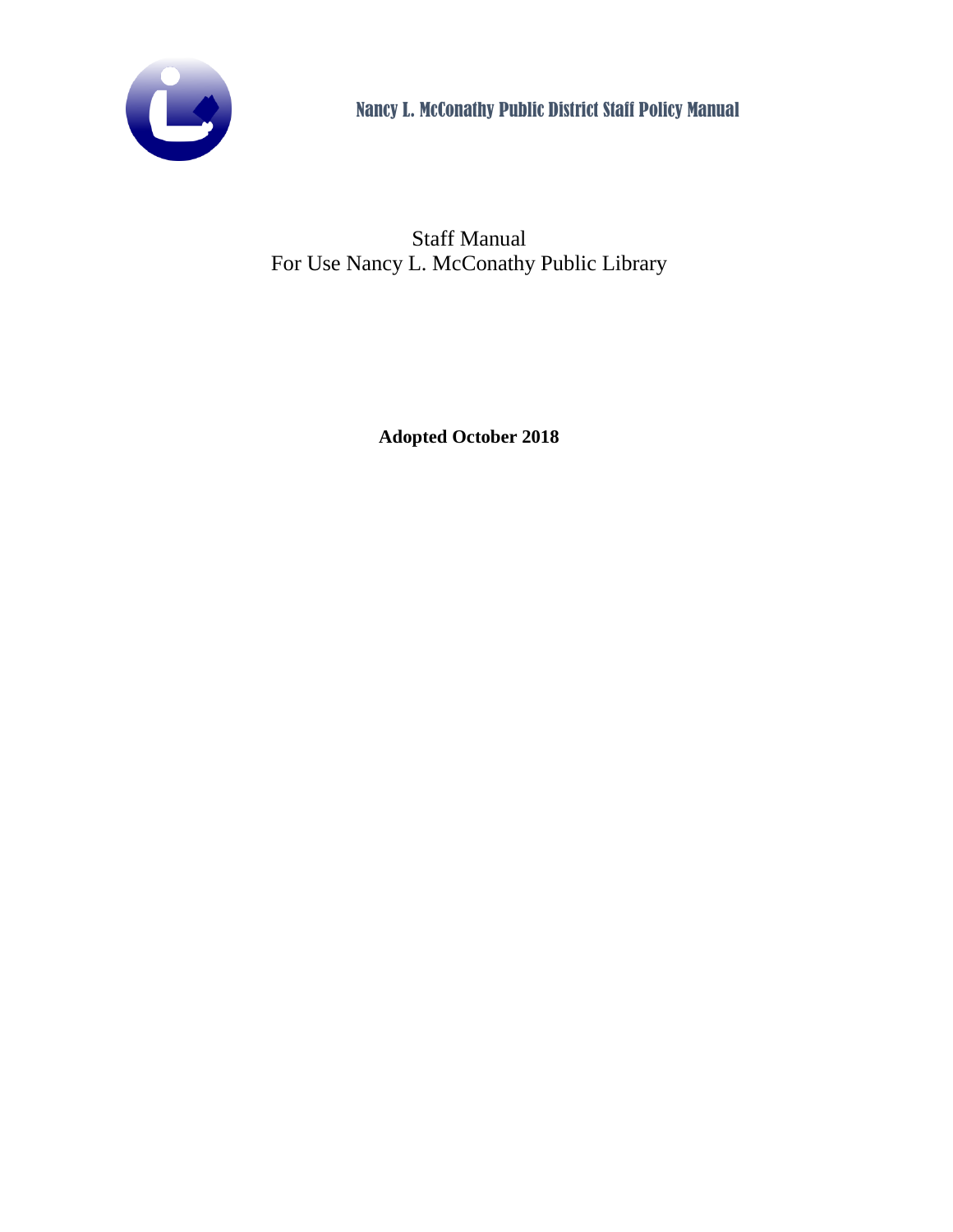

# <span id="page-1-0"></span>INDEX

| $\ldots 5$ |
|------------|
| . 7        |
| . 7        |
| 6          |
| $\ldots 7$ |
| $.6\,$     |
|            |
|            |
|            |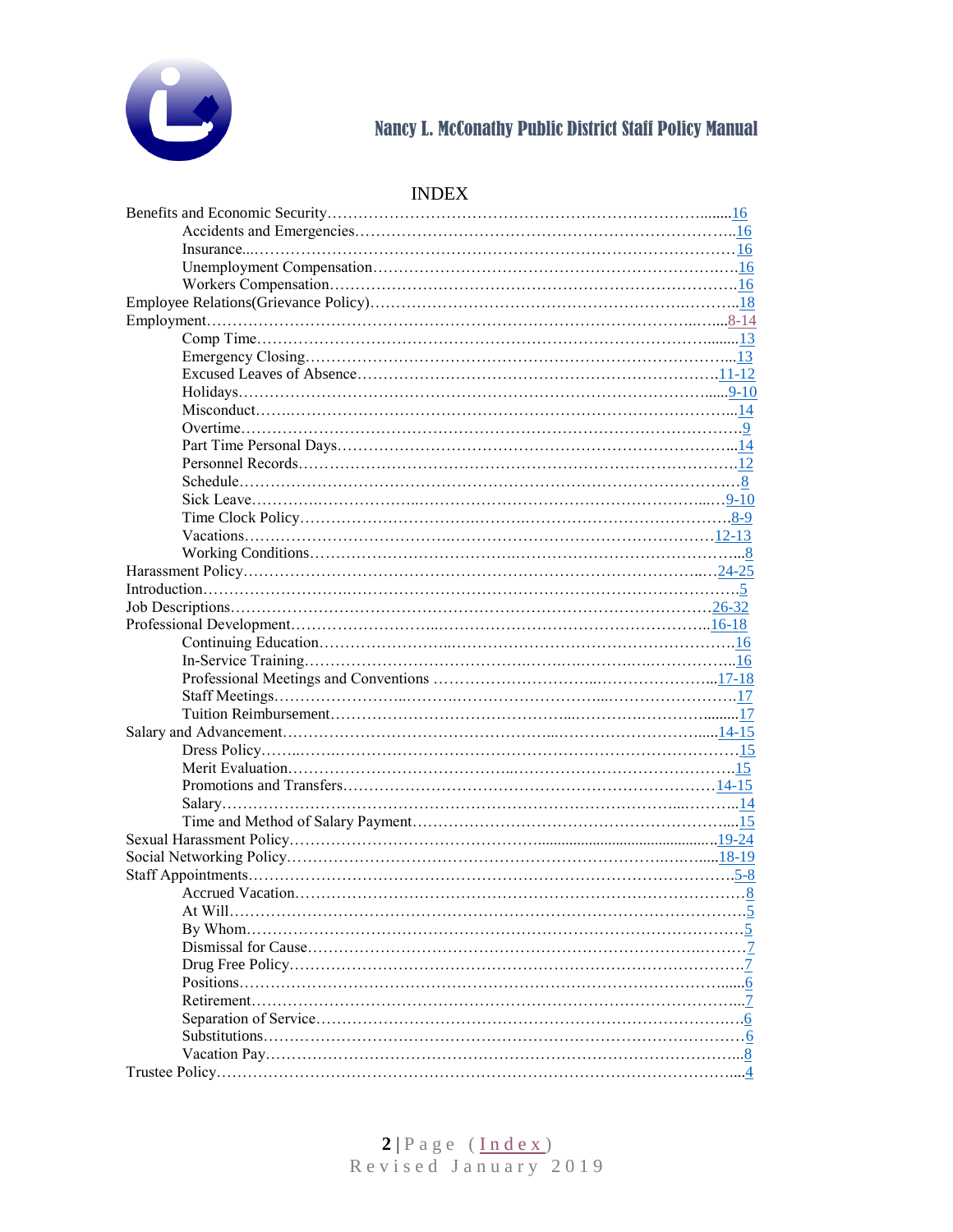

# **Organization**

The Nancy L. McConathy Public Library District, which serves the Village of Sauk Village, was established on June 25, 1973. It was incorporated under the Laws of the State of Illinois. It operates independently of the civil service commission; hence it is not under the jurisdiction of the public personnel agency.

The Library is governed by a Board of Trustees consisting of seven members who are elected for a six-year term by registered voters who reside within the Nancy L. McConathy Library District or may be appointed to fulfill a vacancy between election periods. Trustees serve without remuneration of any kind.

The Nancy L. McConathy Public Library District is supported mainly on taxation. The budget is appropriated annually by the Board of Trustees.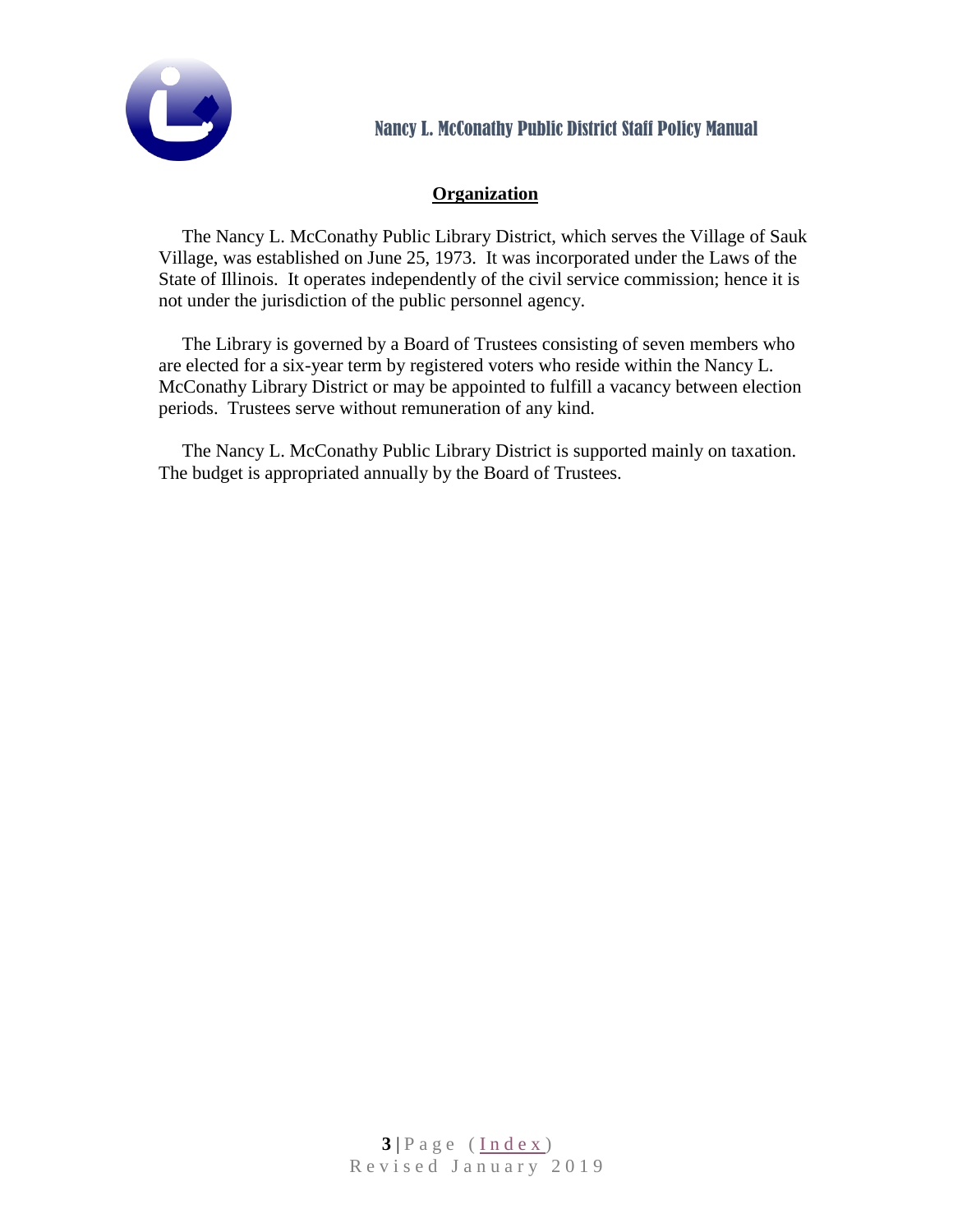

# **TRUSTEE POLICY**

<span id="page-3-0"></span>The McConathy Public Library District Board of Trustees is comprised of seven (7) members including four (4) officers and three (3) board members. All Board members must adhere to all rules of the Library. It is the policy of the Board of Trustees of the Nancy L. McConathy Public Library District that the members of the Board shall be treated as library patrons when using the library.

Trustees will have the same rights and obligations as any other library patron when using the library

Trustees will neither demand nor expect special treatment from members of the library staff.

Such obligations shall include but are not limited to:

- 1. Civil and polite treatment to members of the library staff.
- 2. Payment of all fees and fines as required by the library rules.
- 3. Waiting in the proper place in line for service.
- 4. Following established rules for reference materials.
- 5. Not intervening on the behalf of other patrons who refuse to comply with library rules.
- 6. Adhering to proper procedure when contacting the Board Attorney (through the Board President or Library Director).

### **President job description**

- $\triangleright$  Presides at all board meetings
- ➢ Works with Library Director to set board meeting times and locations
- ➢ Approves meeting agendas prepared by the Library Director
- ➢ Serves as the chief spokesperson for the library board
- ➢ Communicates as necessary with the library director

### **Vice-President job description**

- $\triangleright$  Presides when president is absent
- $\triangleright$  Accepts responsibilities as delegated by the board president

### **Secretary job description**

- ➢ Presides over meetings when the president and vice-president are absent.
- ➢ Works with the Library Director to prepare and maintain a list of all board members and their contact information.
- ➢ Responsible for recording meeting minutes unless Library Director is directed to do so
- ➢ Works with the Library Director to manage all records created by the board

### **Treasurer job description**

 $\triangleright$  Works with the library director to make regular financial reports to the board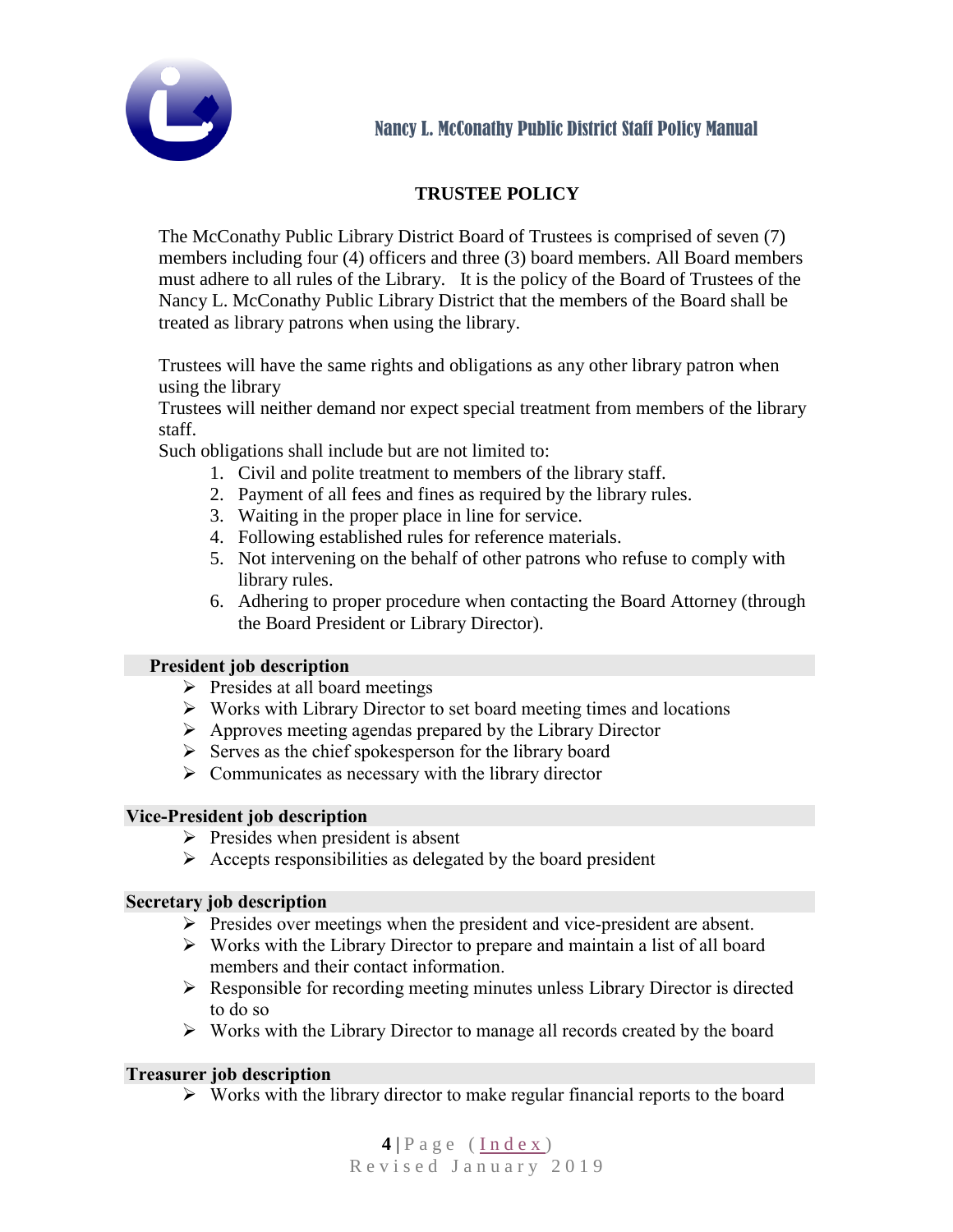

# <span id="page-4-0"></span>**I. Introduction**

The Board of Trustees has formulated the following rules to advise all staff members of their respective privileges and responsibilities. Each staff member should read and be familiar with these rules as every staff member is responsible to observe the rules. If a staff member does not understand a specific rule or wishes to make a suggestion, he/she should see the librarian. The Board reserves the right to change these rules. All changes will be reviewed with staff to ensure understanding of the changes.

All Library positions are classified. Selection depends on the requirements of the position, with due attention to education and technical qualifications as well as personality, intellectual ability and general aptitude for the position involved. There will be no discrimination or favoritism because of race, gender/gender identification, sexual orientation, marital status, political opinions, religious affiliation or physical disability. However, when possible, Sauk Village residents will be given preferential status during hiring where qualifications are comparable.

The library exists to serve its patrons, and each staff member should always approach their work in the spirit of public service. Accordingly, the fundamental "rule" is that each staff member at all times must have an intelligent, courteous and interested attitude toward every patron. Indifference toward particular patrons or seemingly trivial requests is to be avoided.

The Board realizes that the following rules alone cannot make a good or happy employee, or well-functioning staff and library. Such objectives depend on the individual conscientiousness and cooperation of each and every staff member.

### <span id="page-4-1"></span>**II. Staff Appointments**

#### <span id="page-4-2"></span>**1. At Will Employment**

It is the policy of the Nancy L. McConathy Public Library District that all employment is on an 'at will' basis which allows the employment to be terminated at any time by either the employee or the Library 'at will' with or without cause. Nothing in this manual shall be held to convey to any employee a promise or offer of any type of right to continued employment. This is not an employment contract. Any other form of employment must be in writing and approved by the Nancy L. McConathy Public Library Board of Library Trustees.

#### <span id="page-4-3"></span>**2. By Whom**

- a. The Library Director shall be appointed by the Board of Trustees.
- b. All appointments of the staff shall be made by the Library Director.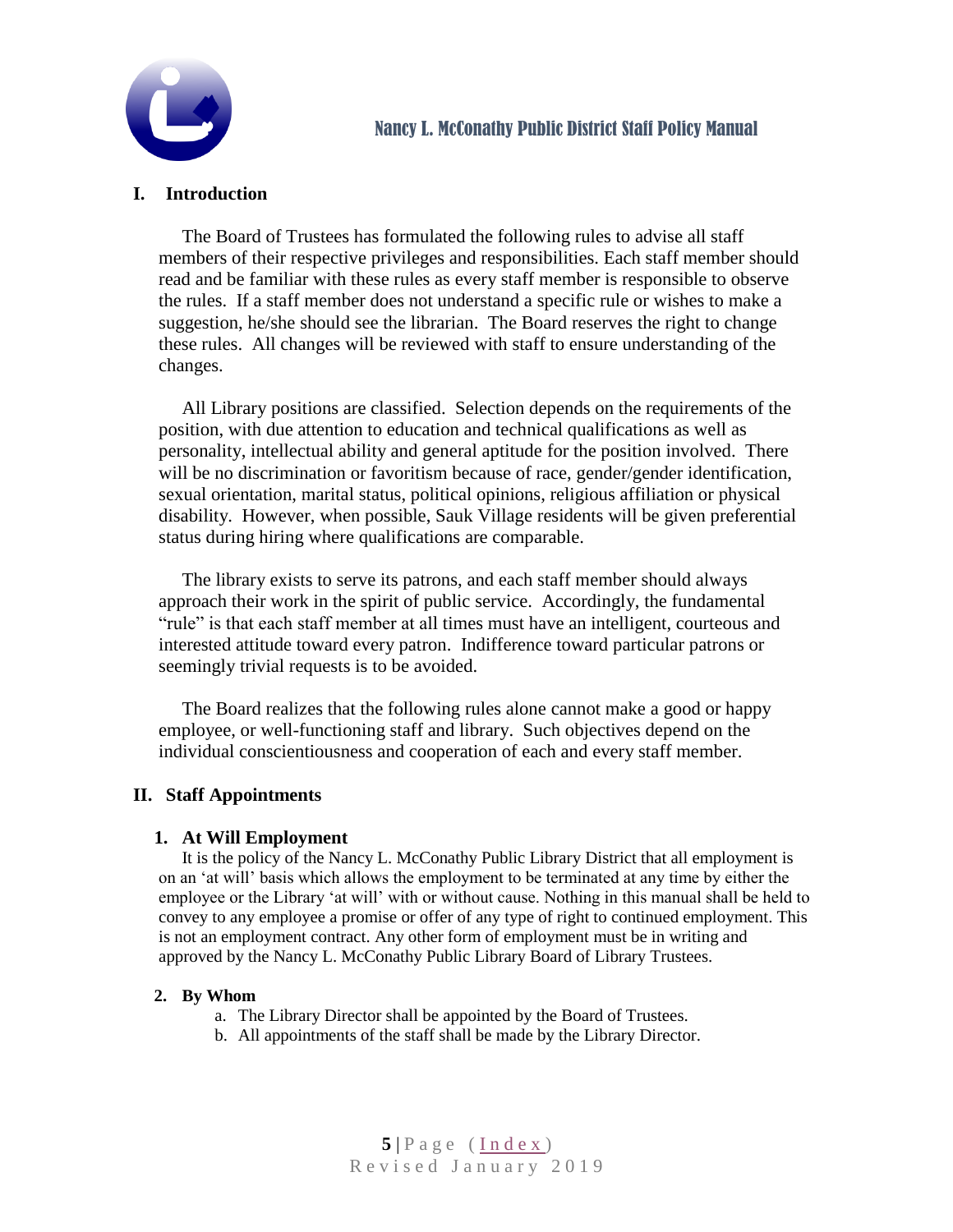

#### <span id="page-5-0"></span>**3. Positions**

- a. Professional Staff
	- 1. Shall include the Library Director, an assistant Librarian and others as needed
	- 2. Shall have a minimum of a bachelor's degree from an accredited college or university, with some courses in Library Science or shall have at least five (5) years of library experience unless otherwise specified by the board.
- b. Paraprofessional Staff
	- 1. Shall include all Library Technical Assistants
	- 2. All LTAs shall have at least two (2) years of college education and/or equivalent experience and may be designated as Librarian in Charge when necessary.
- c. Non-Professional Staff
	- 1. Shall include all clerks, typists, pages, maintenance workers and other persons.
- d. Full-Time Positions
	- 1. A full-time position requires a staff member to work 36+ hours per week.
- e. Part-Time Positions
	- 1. A part time position requires a staff member to work less than 36 hours per week.
- f. Temporary Position
	- 1. A temporary position requires a person to work a specified term as stated in the notice of appointment.
- g. Librarian in Charge
	- 1. At any time that the Library Director is absent from the Library premises during hours that the library is regularly open to the public, the Assistant Librarian will be designated as the Librarian in Charge. If the Assistant Librarian is not available, another qualified individual shall be designated.
	- 2. The Librarian in Charge shall have the duties and the responsibilities of the Library Director for the duration.

#### <span id="page-5-1"></span>**4. Substitutions**

a. If, in the Library Director's opinion, any member of the staff becomes incapacitated or otherwise unable to perform his/her duties for any reason, the Library Director may designate performance of his/her duties until a new member is appointed to the position.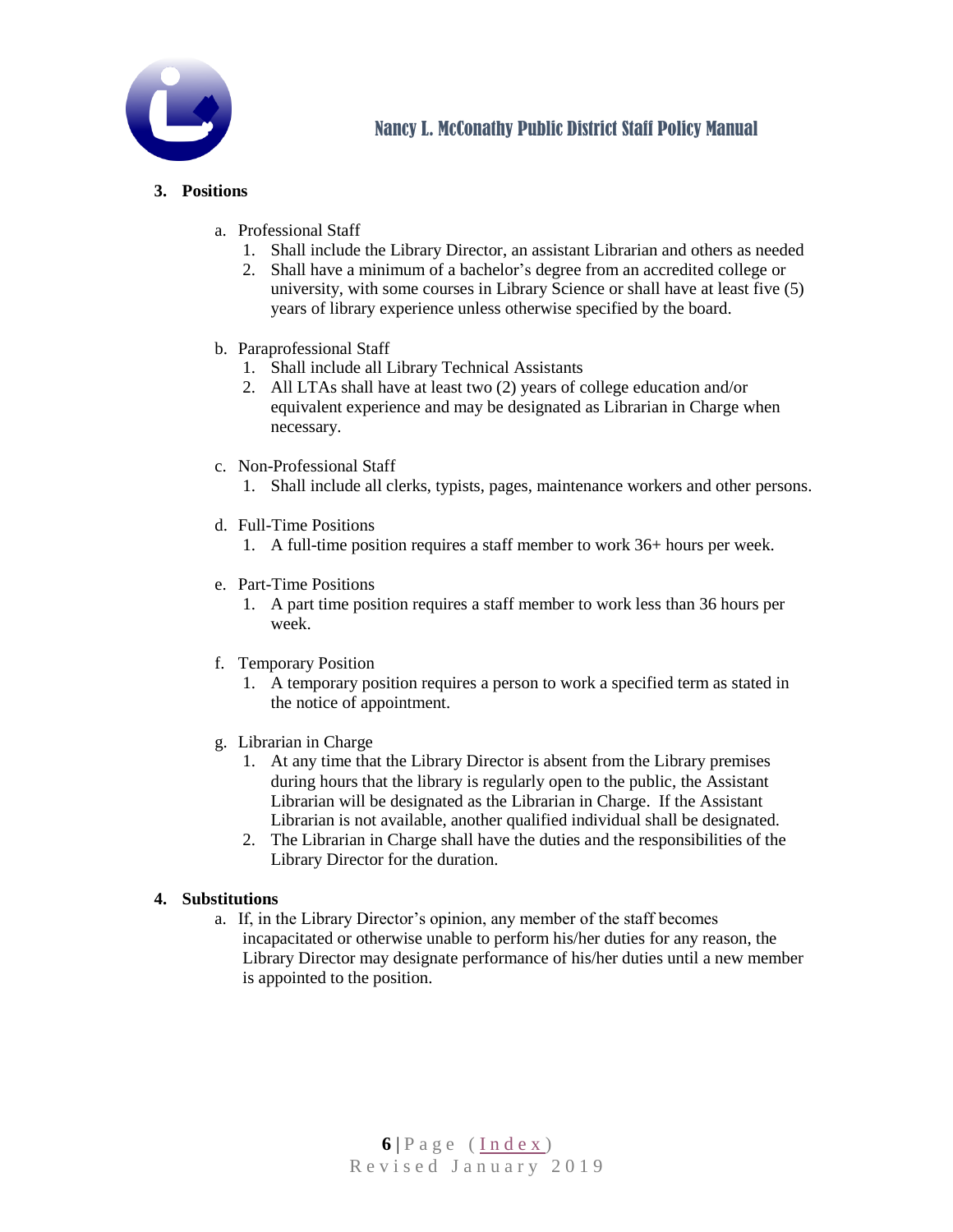

#### <span id="page-6-3"></span>**5. Separation of Service**

- a. Resignations and Dismissals without prejudice
	- 1. In the case of the Library Director, at least one (1) month written notice shall be given to the Board of Trustees.
	- 2. In the case of the paraprofessional staff, at least three (3) weeks written notice shall be given to the Library Director.
	- 3. In the case of all other staff members, at least two (2) weeks written notice shall be given to the Library Director.
	- 4. In the case of employees who are honorably discharged, a notice of two (2) weeks will be given if possible.

#### <span id="page-6-0"></span>**6. Dismissal for Cause (Rev. Sept. 2019)**

- a. All employees of the library are employed at the will of the Library Director and or the Board.
- b. Any employee may be dismissed by the Library Director for unsatisfactory job performance or misconduct, including but not limited to failing to communicate, failure to adhere to policy/procedure changes. All dismissals of staff shall be presented to the Board at the next scheduled Board Meeting.
- c. Should any employee feel they were unfairly terminated they shall have the opportunity to meet with the Board to discuss their employment status. Once a decision is made by the Board, the decision will stand, and the employee shall either remain terminated or return to their previous position with their previous salary.

#### <span id="page-6-1"></span>**7. Drug Free Work Policy (Rev. Jan. 2020)**

The unlawful manufacture, distribution, dispensation, possession or use of a controlled substance, including cannabis, is prohibited at this workplace.

Legal use of doctor prescribed medication shall be allowed, with prior approval from the Library Director, if work duties are not affected. As laws changed regarding controlled substances the Library will adjust policies. Should the employee display signs of impairment, Supervisory staff will complete the Reasonable Suspicion Checklist to determine employee awareness status. If the employee is found to be impaired, they shall be asked to leave their shift until they are able to properly attend to their duties.

Employees violating state laws concerning controlled substances will be prosecuted according to the law. Such employees will be immediately suspended without pay from their job pending trial. Employees found guilty will be dismissed.

#### <span id="page-6-2"></span>**8. Retirement**

The automatic retirement age of all employees will be age 70 and any employee who attains such age shall retire at the end of the fiscal year in which such age is attained. However, employees may be retained beyond the age of 70 by mutual agreement of the employee and the Library Board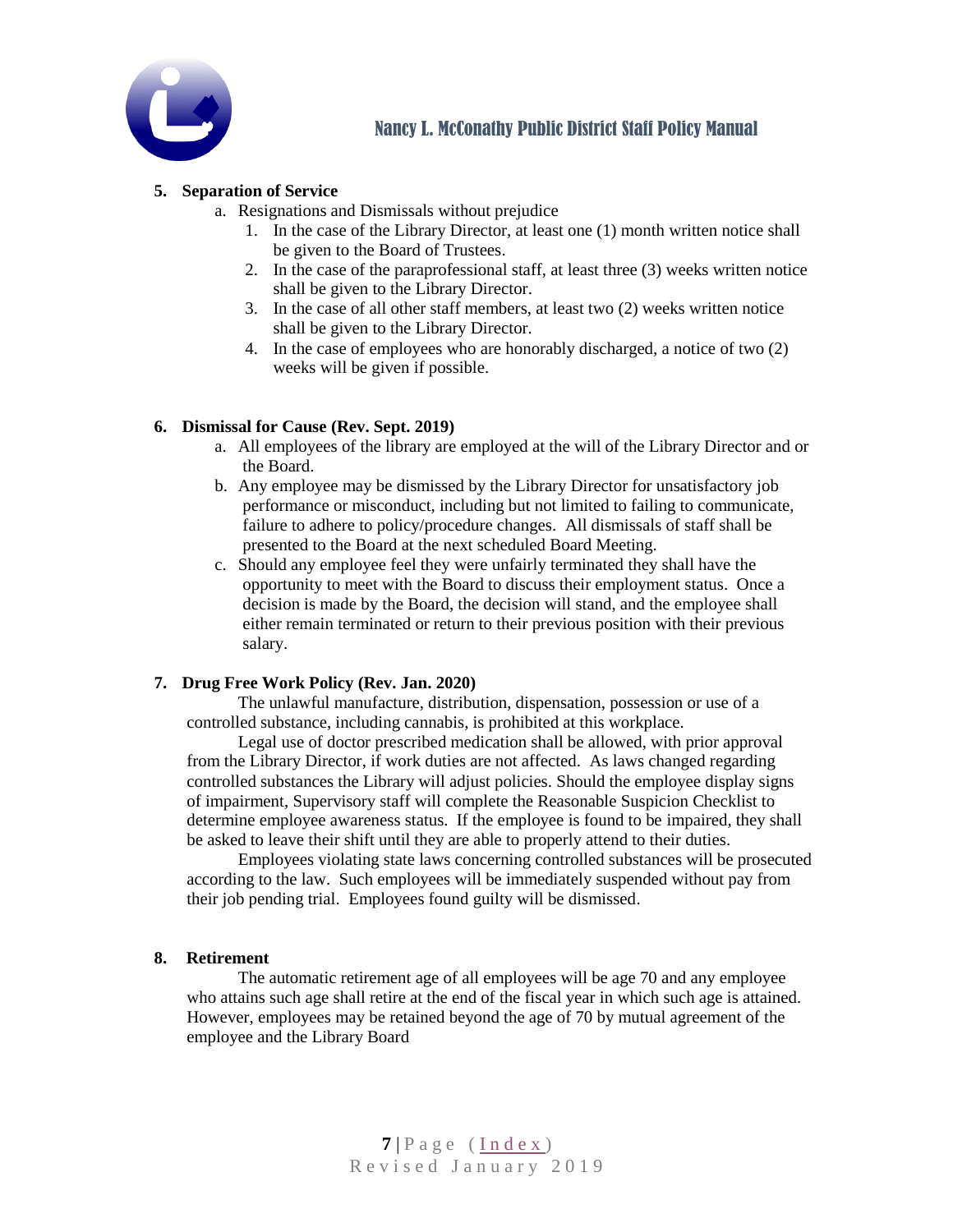

#### <span id="page-7-0"></span>**9. Accrued Vacation**

Any employee whose service is terminated will be entitled to all earned vacation which has been accrued providing he/she meets one of the following criteria

- a. Appropriate written notice is given for resignation.
- b. Employment is terminated by dismissal due to library needs
- c. Staff member retires.

#### <span id="page-7-5"></span>**10. Vacation Pay**

Any full-time employees entitled to at least twenty (20) vacation days per year but due to staffing problems is unable to use their vacation time, may sell back up to fifteen (15) vacation days per year at 100% of their daily pay. Instead, or in addition to, employees may carry over ten (10) days to the next fiscal year. Sell back cannot occur prior to December  $1<sup>st</sup>$  or after December  $31<sup>st</sup>$  and is only available if money is available in the payroll account to cover the payout.

#### <span id="page-7-4"></span><span id="page-7-1"></span>**III. Employment**

#### **1. Working Conditions**

- a. Two (2) adults should be on duty between 9:30 am and 5:00 pm daily if possible. One (1) adult must be on duty at all times.
- b. Staff members appointed to a full-time position shall work 36+ hours per week, inclusive of thirty (30) minutes per day for meals. Unless the Library Director shall otherwise determine, the work week shall be on a 5-day basis.
- c. The staff shall work hours convenient to the library as scheduled by the Library Director.
- d. Full time staff members shall be allowed a daily rest period of fifteen (15) minutes.
- e. Part time employees working six (6) hours or more shall have thirty (30) minutes for a meal exclusive of their day.
- f. Part time employees shall receive a fifteen (15) minute break after four (4) hours of work.

#### <span id="page-7-2"></span>**2. Schedule**

- a. The staff shall work the hours convenient to the library schedule as scheduled by the Library Director. Employees' hours will be scheduled to cover the open hours of the Library.
- b. The first priority is to make sure the Library is sufficiently staffed at all times, however; the Library Director will attempt to work with employees' school and vacation schedules.
- c. Requests for additional work hours will not be honored, unless Library hours are extended, and/or additional staff is needed due to vacations or special programming.

#### <span id="page-7-3"></span>**3. Time Clock Policy**

- a. Each employee shall clock in and out for work
- b. Each employee is responsible for his/her own time card.
- c. The supervisor on duty may write in time for an employee who has neglected to punch in. The supervisor must initial the time card when writing in time.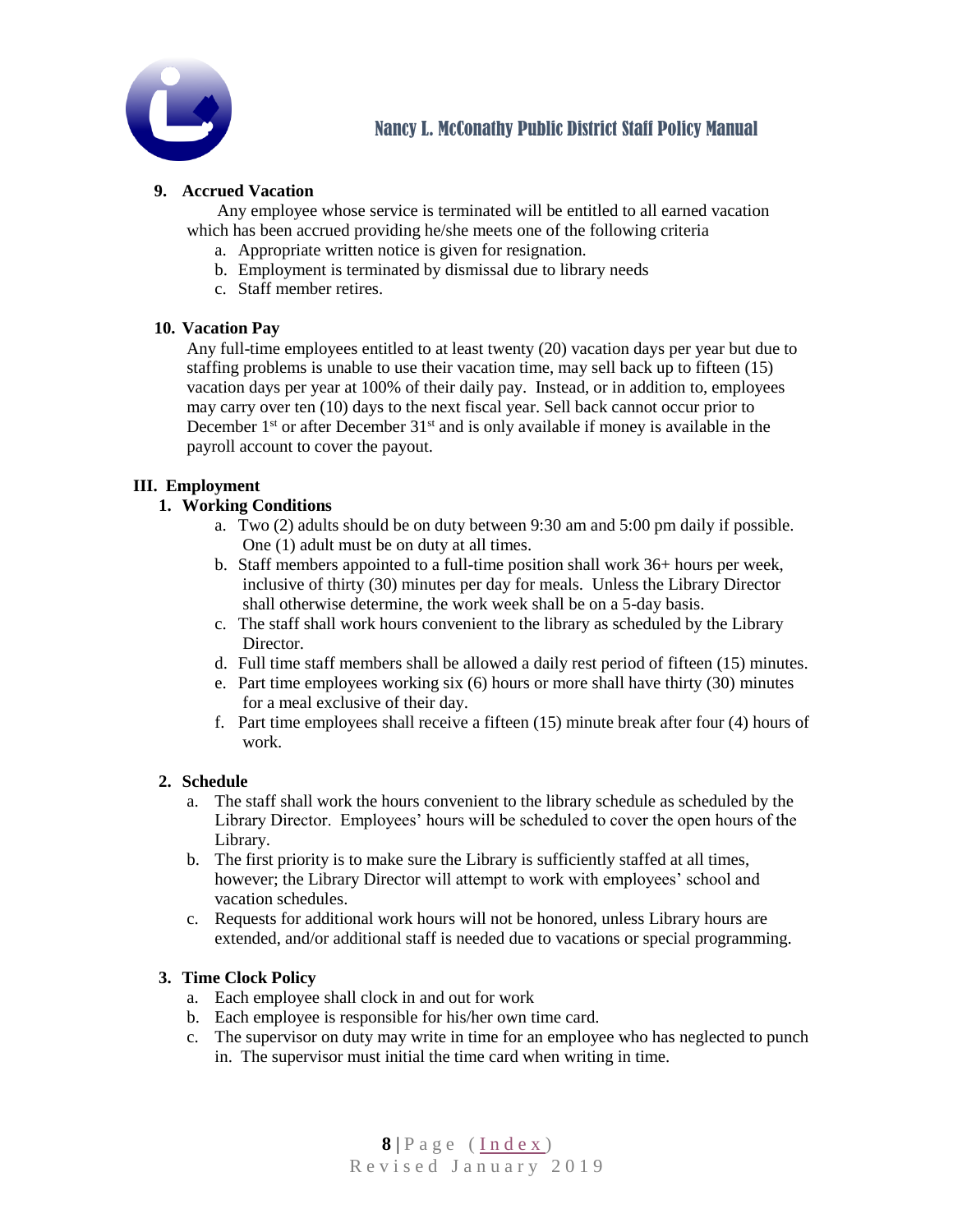

- d. The Library Director will write in the time for any employee who is attending a meeting, workshop, or other library related activity not held within the library. The Library Director must initial the time card when writing in the time.
- e. Time is paid in thirty (30) minute increments. Should an employee clock in fifteen (15) minutes or more late will be docked for thirty (30) minutes off their scheduled time of work.
- f. Employees are not to clock in more than five (5) minutes before their scheduled time to work.

#### <span id="page-8-1"></span>**4. Overtime**

- a. Overtime is defined as the time worked, in units of one half hour, in excess of the hours worked previously specified for the full and part-time staff members.
- b. All overtime must be approved and scheduled by the Library Director or designee.
- c. Part time staff members shall receive compensation in the amount of their regular pay up to and including the first forty (40) hours. Compensatory time shall be paid at the rate of time and a half after forty (40) hours
- d. Full time salaried staff members shall receive no monetary compensation for overtime.

#### <span id="page-8-0"></span>**5. Holidays**

a. The Library shall be closed on the following holidays:

| New Year's Day                      | Columbus Day               |
|-------------------------------------|----------------------------|
| Martin Luther King Jr's . Birthday  | Veteran's Day              |
| President's Day/Lincoln's Birthday* | Thanksgiving Day           |
| Pulaski Day                         | The day after Thanksgiving |
| Good Friday                         | Christmas Eve              |
| <b>Memorial Day</b>                 | Christmas Day              |
| <b>Independence Day</b>             | New Year's Eve             |
| Labor Day                           | <b>All Election Days</b>   |

\*The Library will be closed as the schools are closed. \*\*The Library may close for events & holidays etc. as the Board decides

- b. No employees shall be required to work on the days specified above.
- c. Full time employees shall receive full regular pay for all holidays specified above.
- d. Part time employees are not paid for holidays.
- e. When a holiday falls on a day which is a regular day off for a staff member, he/she shall receive the equivalent in additional compensatory time to be taken during the week of the holiday. If a holiday falls on a Sunday, the library will be closed on the following Monday.
- f. Part time employees are not paid for holidays.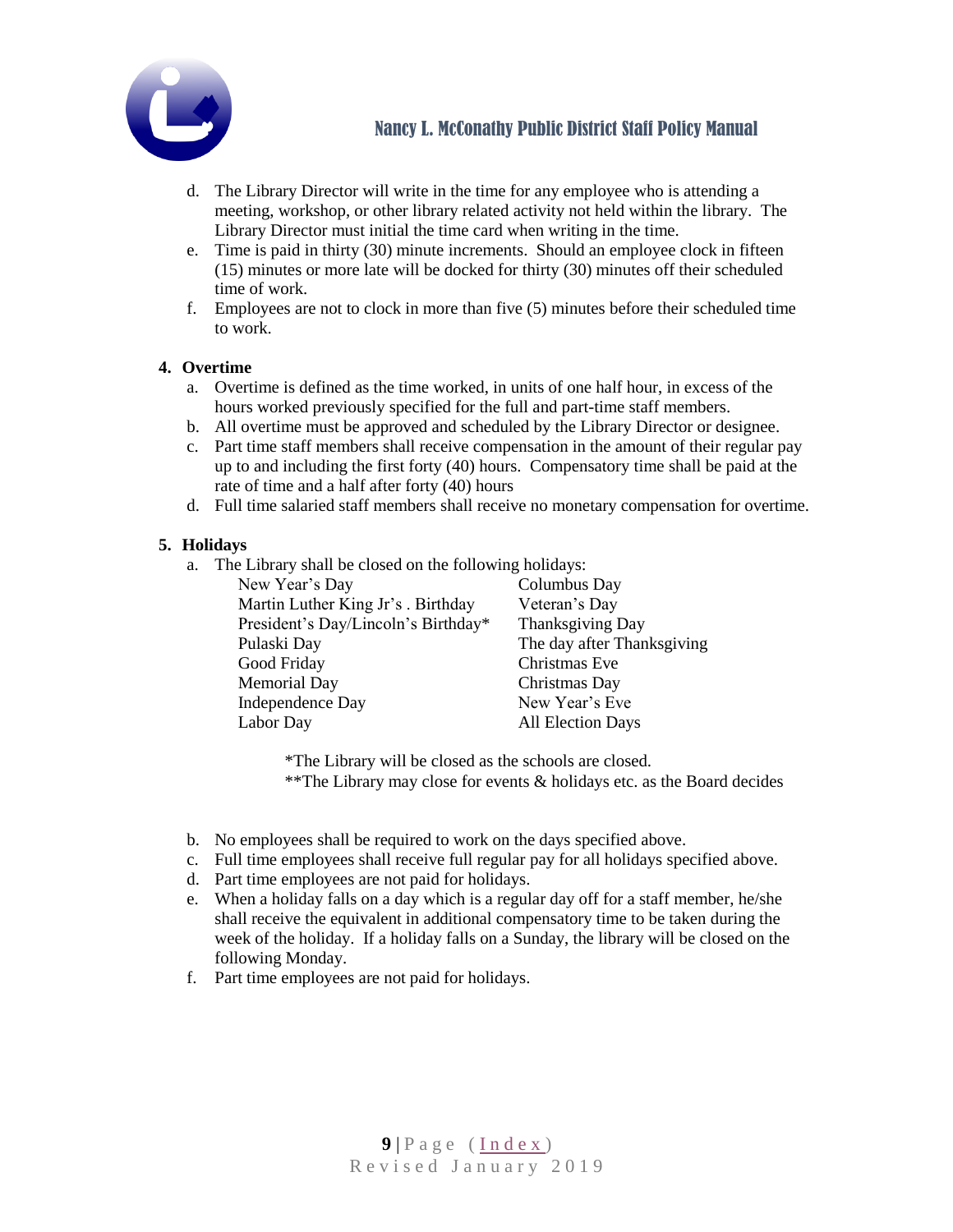

- g. Employees who participate in other religious observances other those specified above shall be permitted to be absent on such days, on their own time without pay, upon prior approval from the Library Director. All such requests shall be submitted in writing two (2) weeks prior to the date to ensure the Library schedule can be covered. Employees will be allowed to make up for their lost time, at regular compensation, throughout the calendar year with approval from the Library Director.
- h. The Board of Trustees may specify partial holidays, in addition to the holidays listed above on which the Library shall be closed only part of the regular working day. In such case, the policies related to compensation shall apply.

#### <span id="page-9-0"></span>**6. Sick Leave (Rev. Sept. 2019)**

- a. Absence for personal illness is an excused absence. Sick leave is only allowable for absence from work due to illness, injury or doctor's appointments for self, spouse, child or a relative living with the employee.
- b. All full-time employees shall earn sick leave with sick pay at a rate of one day, eight (8) hours, for each full month of employment. Sick days are given for the coming year on January 1<sup>st.</sup> Sick time can be used prior to accumulation with written consent and approval of the Library Director and Board. Should an employee be terminated, with cause, or decide to leave on their own, prior to earning used sick time they will be responsible to pay back all time used. If this should occur all funds must be returned prior to the employee receiving their final pay check. If funds have not been paid, the Library reserves the right to withhold any portion, up to and including the full amount of the check to cover the time used and shall seek legal action to recoup the remainder of funds used. Records of all sick time used shall be maintained by the Library Director.
- c. Earned sick leave, with pay, shall be cumulative not to exceed 240 work days.
- d. Absence due to personal illness shall be reported to the Library Director as soon as possible and in no case later than the start time for the work day of that absence. If an employee does not inform the Library Director by this time and fails to work their shift the Library Director will attempt to contact that employee. Failure to do so may result in disciplinary action, up to but not limited to termination for a no call/no show at the discretion of the Library Director or Library Board as appropriate.
- e. Absence due to personal illness in excess of three (3) consecutive days must be supported by a doctor's note in order to receive sick payment and/or to return to work. Should the nature of the illness require, the Library Director may require a doctor's approval for any sick duration regardless of days missed.
- f. If, for reasons of ill health or other responsibilities, an employee is unable to fulfill the requirements of his position, the Library Director, if circumstances permit, may transfer him to a position of equal rank involving less strain or to part time employment. If no such other position is available, the employee may be terminated at the discretion of the Library Director.
- g. In the case of absence for a period of three (3) to twenty (20) consecutive calendar days, notification of intention to return must be given no later than noon on the working day prior to return.
- h. In the case of absence for a period of time lasting twenty-one (21) or more consecutive calendar days notification of intent to return must be given no later than noon of three (3) working days prior to return.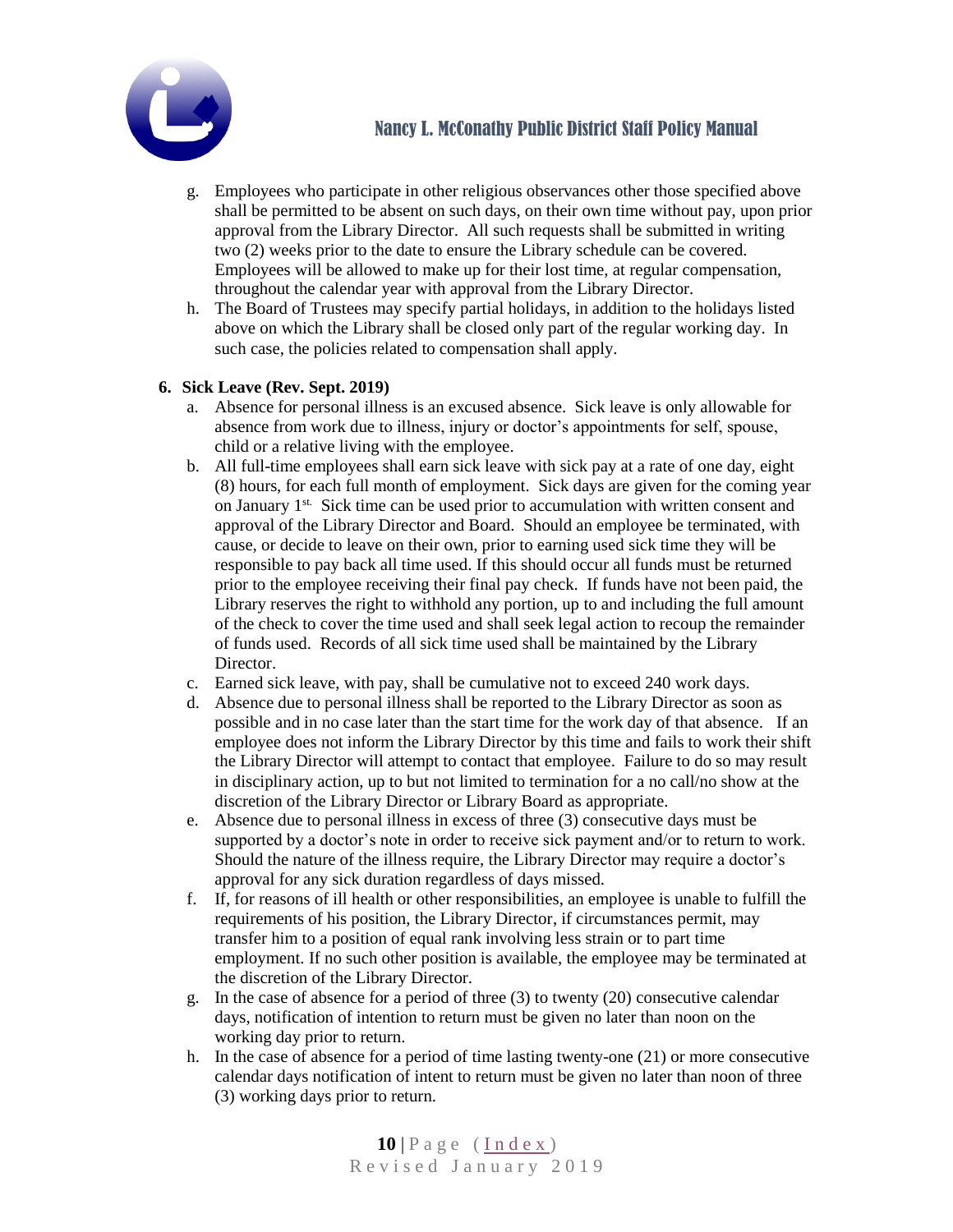

- i. No employee shall be reinstated after an absence due to personal illness more than two (2) consecutive calendar weeks unless a doctor's note is submitted attesting to the fact that the employee is in satisfactory physical condition.
- j. Disability Leave: Sick and vacation time may be used in cases of temporary disability. Temporary Disability leave will be granted at the discretion of the Library Director or Library Board as appropriate. Leave without pay may be requested in addition to sick and vacation leave. Sick time can be used prior to accumulation with written consent and approval of the Library Director and Board. Should an employee be terminated, with cause, or decided to leave on their own, prior to earning used sick time they will be responsible to pay back all time used. Records of all sick time used shall be maintained by the Library Director. The duration of leave without pay is limited to a maximum of three (3) months. Arrangements must be made prior to disability leave to guarantee future employment for the employee.
- k. Upon retirement, an employee is eligible to receive pay for all accumulated sick pay at a rate of \$25.00 per day for up to one hundred (100) days as long as money is available. This payout will not be given until the end of the fiscal year of retirement based on payroll monies available at that time.

### <span id="page-10-0"></span>**7. Excused Leaves of Absence**

 a. Military Leaves: Full-time employees who enlist or are called into active, military service of the United States during a state of active war or national emergency requiring active military service shall be placed on leave without pay during the period of such active military service. His/ Her position shall be held available for him/her during this period as required by law and their seniority will accrue. This applies to the initial enlistment only.

- b. Annual Military Training Obligation: Full-time employees who are required to attend an annual period of military training not to exceed 15 days are granted necessary leave without pay.
- c. Jury Duty: Full-time employees who are required to serve on jury duty are granted necessary leave with pay. The jury duty checks must be signed over to the library.
- d. Personal Leave: Full-time employees shall receive two paid personal leave days yearly after one year of service. These days are non-accruable.
- e. Death in a Family:

1. A leave of absence, with pay, not to exceed five days, shall be granted in the event of a death in the immediate family of a full-time employee. The immediate family is defined as a father, mother, brother, sister, husband, wife, son, daughter and any relative living with the employee.

2. The above leave may be extended by the Board of Trustees at its discretion. Any further leave is without pay.

- f. Other Excused Leave: The Board of Trustees may authorize any other leave of absence, either with or without pay, as it may be determined.
- g. Any misrepresentation by a staff member as to an application for an excused leave of absence or any abuse of excused leaves can result in restriction of refusal of such leaves in the future, or dismissal.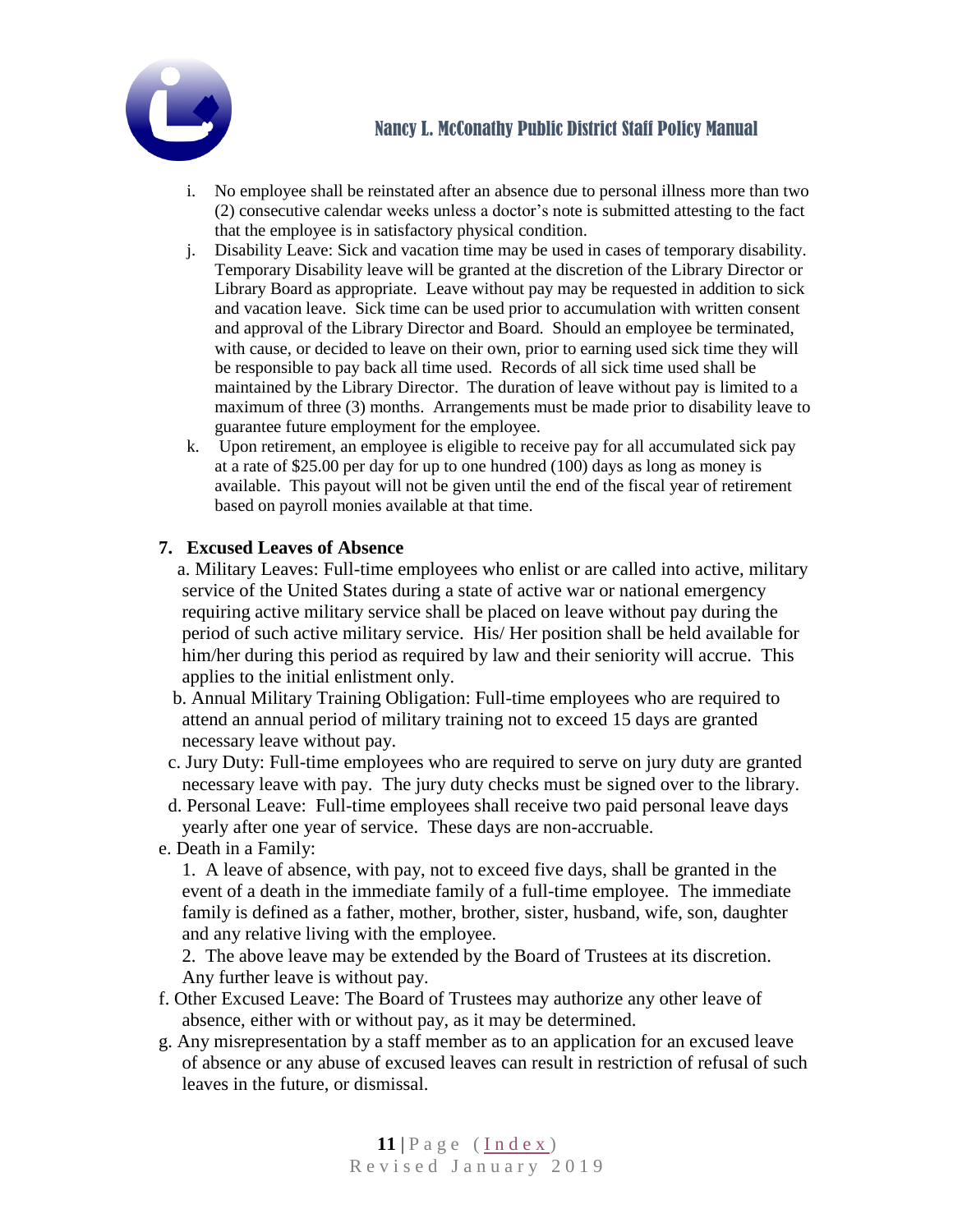

h. Request for time off shall be submitted in writing to the Library Director, who shall approve and schedule such time off only if it does not interfere with the efficient running of the library.

## <span id="page-11-0"></span>**8. Personnel Records**

The Library Director shall keep and maintain personnel records in such form as the Board may require. Personnel files are confidential and available only to the Librarian and to the employee upon written request to the Librarian. Should a personnel problem arise, the files are available to the Chairperson of Personnel upon written request to the Librarian. The employee shall be notified of such a request. The file will be examined in the presence of the Librarian.

### <span id="page-11-1"></span>**9. Vacations**

- a. The Library Director shall be entitled to three (3) weeks of paid vacation (based on a 36+ work week) after one year of continued service. After two years, a maximum of four (4) weeks of paid vacation is given. After ten years, a maximum of five (5) weeks of paid vacation is given. After 25 years, 6 (six) weeks of paid vacation is given.
- b. All other full-time staff members who have completed at least twelve (12) months of continuous service are entitled to a paid vacation in accordance with the following schedule:

| <b>Length of Service</b>        | <b>Vacation Time</b> |
|---------------------------------|----------------------|
| 1 year but less than 5 years    | 2 work weeks         |
| 5 years but less than 10 years  | 3 work weeks         |
| 10 years but less than 15 years | 4 work weeks         |
| 15 years to 24 years            | 5 work weeks         |
| 25 years or more                | 6 work weeks         |

- c. Vacation days are given for the coming year on January 1<sup>st.</sup> Vacation time can be used prior to accumulation with written consent and approval of the Library Director and Board approval. Should an employee be terminated, with cause, or decide to leave on their own, prior to earning used sick time they will be responsible to pay back all time used. If this should occur all funds must be returned prior to the employee receiving their final pay check. If funds have not been paid, the Library reserves the right to withhold any portion, up to and including the full amount of the check to cover the time used and shall seek legal action to recoup the remainder of funds used. Records or all vacation time used shall be maintained by the Library Director.
- d. Two weeks of an employee's vacation time may be held over to the next year for use.
- e. Vacation Time may be taken in 1 day increments.
- f. Vacations will be scheduled by the Librarian. Library needs must take precedence, but consideration will be given to the preference of individual staff members. Seniority will be taken into consideration when appropriate. No vacation will be permitted during a time that the employee's absence would interfere with the normal operation of the Library.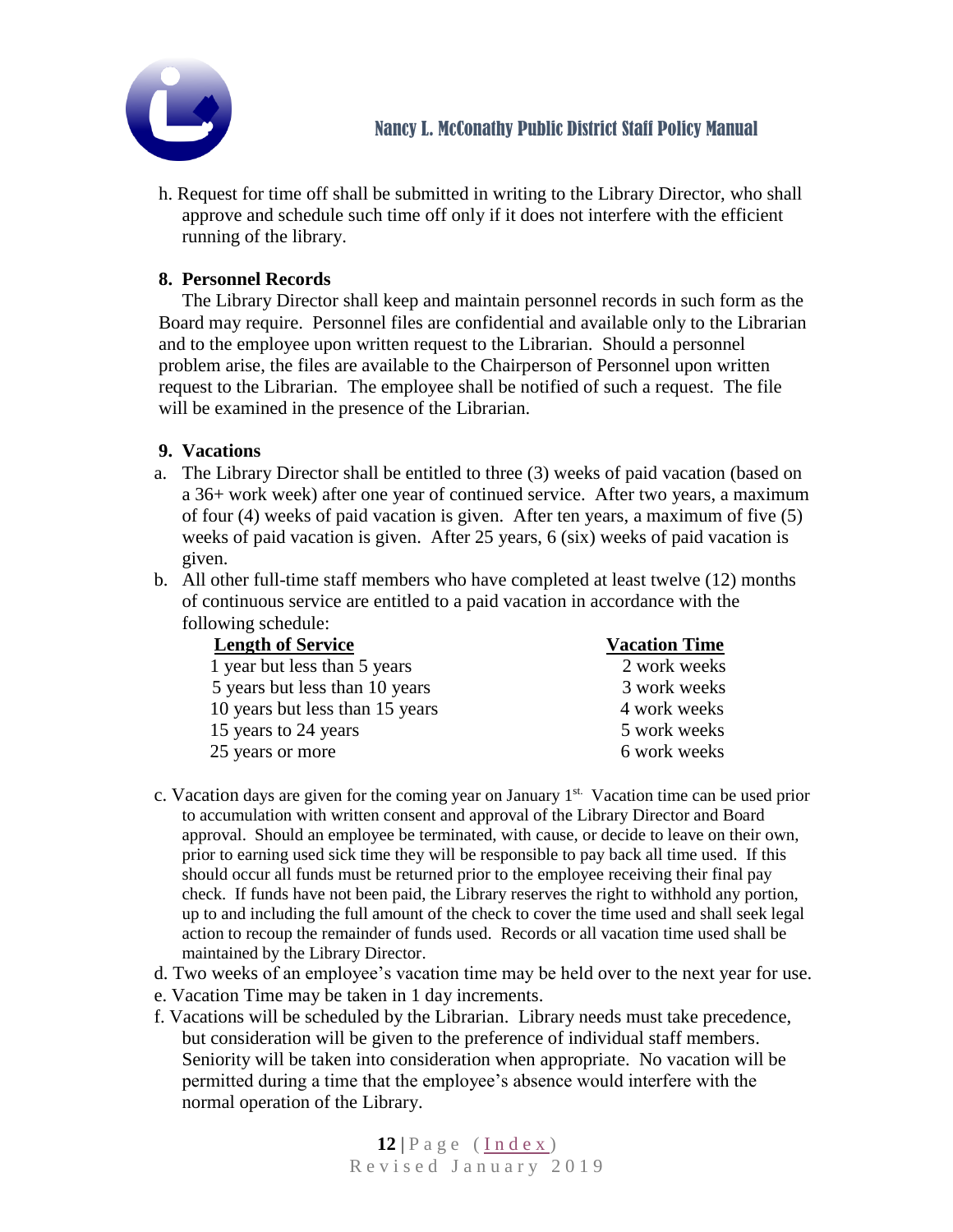

- g. If a designated holiday occurs during the regularly scheduled vacation time, it will not be included as part of the vacation but will be considered as an additional day of excused absence with pay.
- h. The amount of vacation to which an employee is entitled shall be determined by the completed years of employment and no allowance will be made for portions of a year.
- i. Part-time employees are not entitled to a paid vacation.
- j. Employees not eligible for vacation or who wish to extend vacation periods beyond the paid vacation may be granted vacation time without pay not to exceed two weeks upon the discretion of the librarian.

#### <span id="page-12-0"></span>**10. Comp Time**

Due to the nature of the Library, there are times that salaried employees may be required to work on previously scheduled days off, i.e. holidays or weekends. In order to ensure that the Library remains fully staffed during regular business hours a comp time policy has been put into place.

For the purpose of this policy, comp time will refer to as the paid time off that is given to compensate for hours worked above and beyond their normal salaried hours.

In order to maintain accountability, the Director, or their designee, will keep track of extra time worked on the back of the employee's time sheet in the same fashion as vacation, sick and personal time is kept.

All employees must receive approval from the director PRIOR to working unscheduled hours. If these hours are approved, each employee is responsible for clocking in and clocking out to keep accurate time worked above and beyond their regularly scheduled work hours. Comp Time, like all other paid time off, can be used for time off in the form of a half day or a full day. Should an employee wish to use their accumulated comp time, they are responsible for informing the Director, or their designee, no less than 48 hours before the end of the pay period.

### <span id="page-12-2"></span>11. Part Time Employee Personal Days (REV. March 2019)

Employees who work part time, less than 36 hours a week, shall be awarded a total of three (3) personal days a year they can take off, with pay, for any reason. These days are awarded on January  $1^*$  and must be used by December  $31^*$  of the same year. Unused days will NOT be carried over into the next year and will be forfeited by the employee if they are not used by the allotted time.

### **12. Emergency Closing (REV. February 2019)**

<span id="page-12-1"></span>Should the library have to closed due to an emergency, including but not limited inclement weather all full time staff will be paid the full day. Part time staff will be given the option to either decline payment or to be paid during that current pay period with the knowledge they will have ninety (90) days to make up that time. Employees must complete and sign a form designating their choice.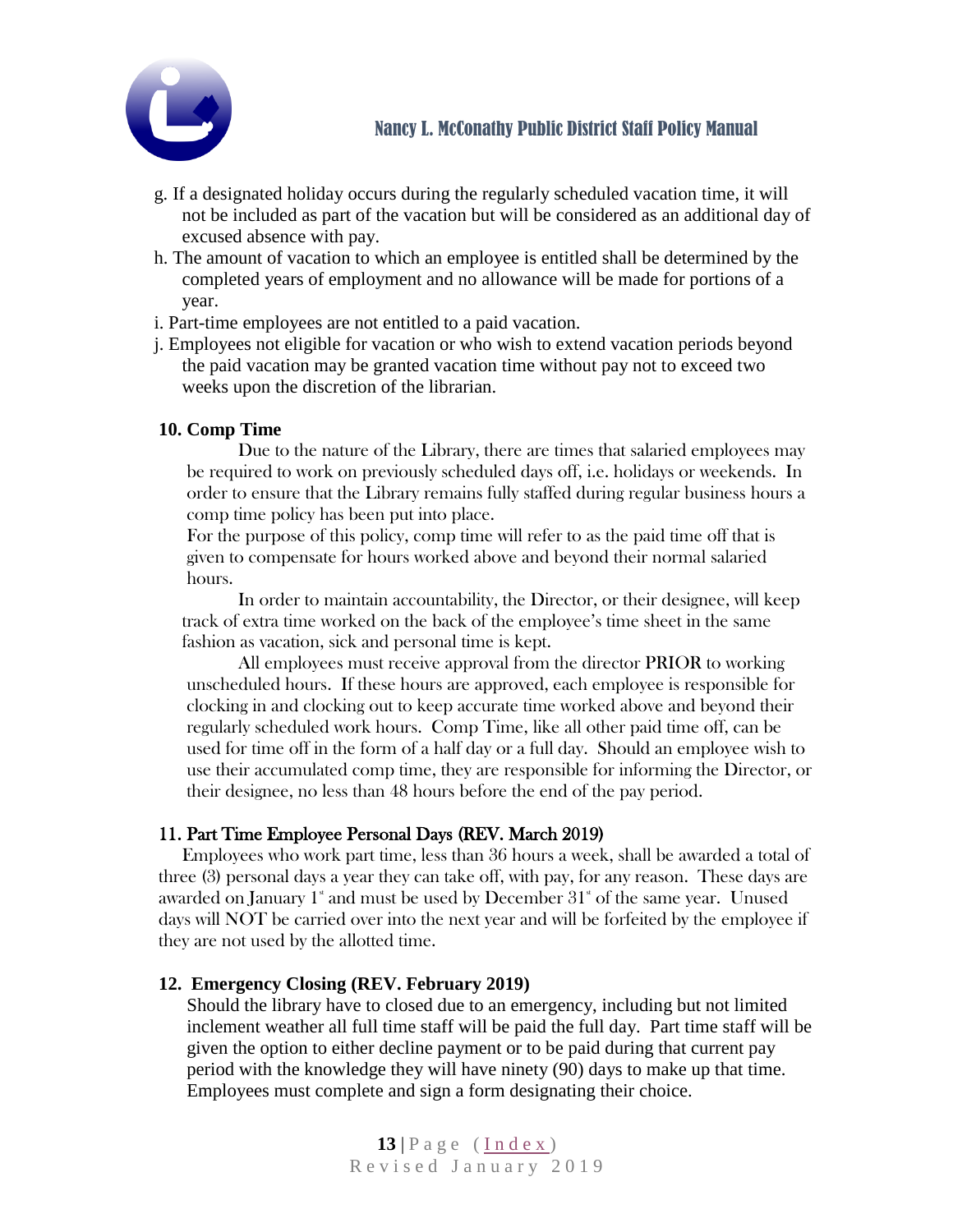

# <span id="page-13-0"></span>**13. Misconduct**

Any incident involving an employee requiring police intervention will be prosecuted fully by the Nancy L. McConathy Public Library District. Complaints will be signed by the staff member in charge at the time of incident. The Library Director must be notified as soon as possible of all such incidents. It will be the responsibility of the Library Director to inform the Board as soon as possible.

## <span id="page-13-3"></span><span id="page-13-1"></span>**IV. Salary and Advancement**

### **1. Salary**

- a. Salary for the Library Director shall be determined by the Board or Trustees.
- b. Salary for all other employees shall be recommended by the Library Director with the approval of the Board of Trustees.
- c. Only in cases of extreme financial difficulties for the Library may salaries be lowered through negotiation with the Board and staff.

## <span id="page-13-2"></span>**2. Promotions and Transfers**

While promotion implies an assignment to new duties, involving increased responsibilities and carrying with it an increase in salary and a change in class position, a transfer, on the other hand, is a shift of an employee to a position of the same grade in another unit, without an increase in salary. Transfers are made whenever feasible or necessary to meet the needs of the Library and the welfare of the staff. They are used in five (5) ways:

- 1. As an aid to proper placement
- 2. For in-service training
- 3. To provide additional or wider experience
- 4. To achieve more effective personnel utilization
- 5. As a means of equalizing promotional opportunities, i.e. movement from one unit or department to where the rate of turnover is low to another which offers more possibilities to the employee.
- a. When vacancies occur, it is the Library's policy to evaluate for promotion or transfer candidates with the necessary qualifications who are already on staff. However, the Library is also free to seek candidates from other sources in an effort to ensure that the vacancy is filled by the most qualified person available.
- b. Announcement of pending vacancies will be made to staff. Request for promotion or transfer to a vacancy or to a particular type of position, may be made at any time by a member of the staff who considers him/herself to be qualified for the position. Such a request should be submitted to the Library Director in writing.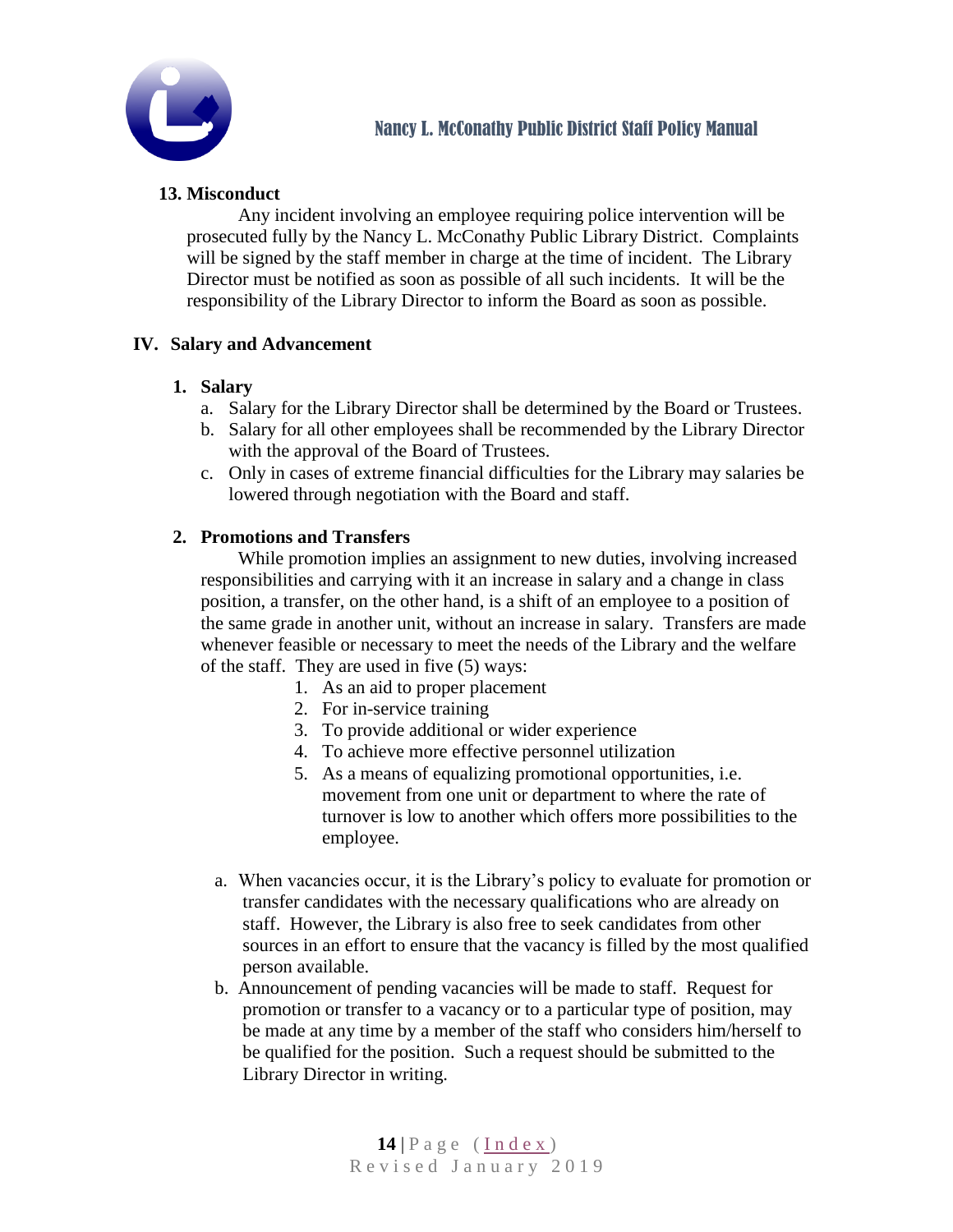

- c. Promotions are based upon evidence of satisfactory performance, promise of future development and educational, technical and personal qualifications.
- d. In the case of a temporary vacancy, it is sometimes possible to place a staff member on acting assignment. Temporary motions carry with them a temporary advancement in salary decided by the Board.

# <span id="page-14-1"></span>**3. Merit Evaluation**

All new employees shall be evaluated by the Library Director after ninety (90) days of employment. Periodic reports from the Library Director on the work of staff members are essential to a just and intelligent personnel policy and to the placement of the individual in the position where he/she can work with the greatest benefit to the Library and satisfaction to him/herself. In order to evaluate the abilities, performance and potential of staff members, the Library Director will submit evaluations for each employee. These reports may be considered by the Library Director for determining promotion, salary adjustment, transfer and dismissal and shall become part of each employee's personnel record.

# <span id="page-14-2"></span>**4. Time and Method of Salary Payment**

- a. The Library Director shall keep and maintain such records as the Board may from time to time require which indicate hours worked and deductions taken.
- b. All staff will be paid on a biweekly schedule.
- c. A staff member, due to special circumstances may request, in writing, advance payment of salary due provided such request is made 5 working days in advance.

### <span id="page-14-0"></span>**5. Dress Policy**

The goal of the Library is always to maintain a professional and family orientated atmosphere. To ensure this, all staff clothing shall be clean and well maintained. Shoes must be worn at all times. Open toed and backless shoes are acceptable. The following items are examples of unacceptable attire:

- Torn, ripped or excessively faded clothing
- Halter, tube or tank tops
- Any clothing that shows a bare midriff
- Muscle shirts
- Drooping pants that expose undergarments
- Sleeveless sun dresses
- Shirts with obscene or inappropriate slogans
- Except for religious, health reasons or when associated with library programming, no caps, hoods or head coverings shall be worn.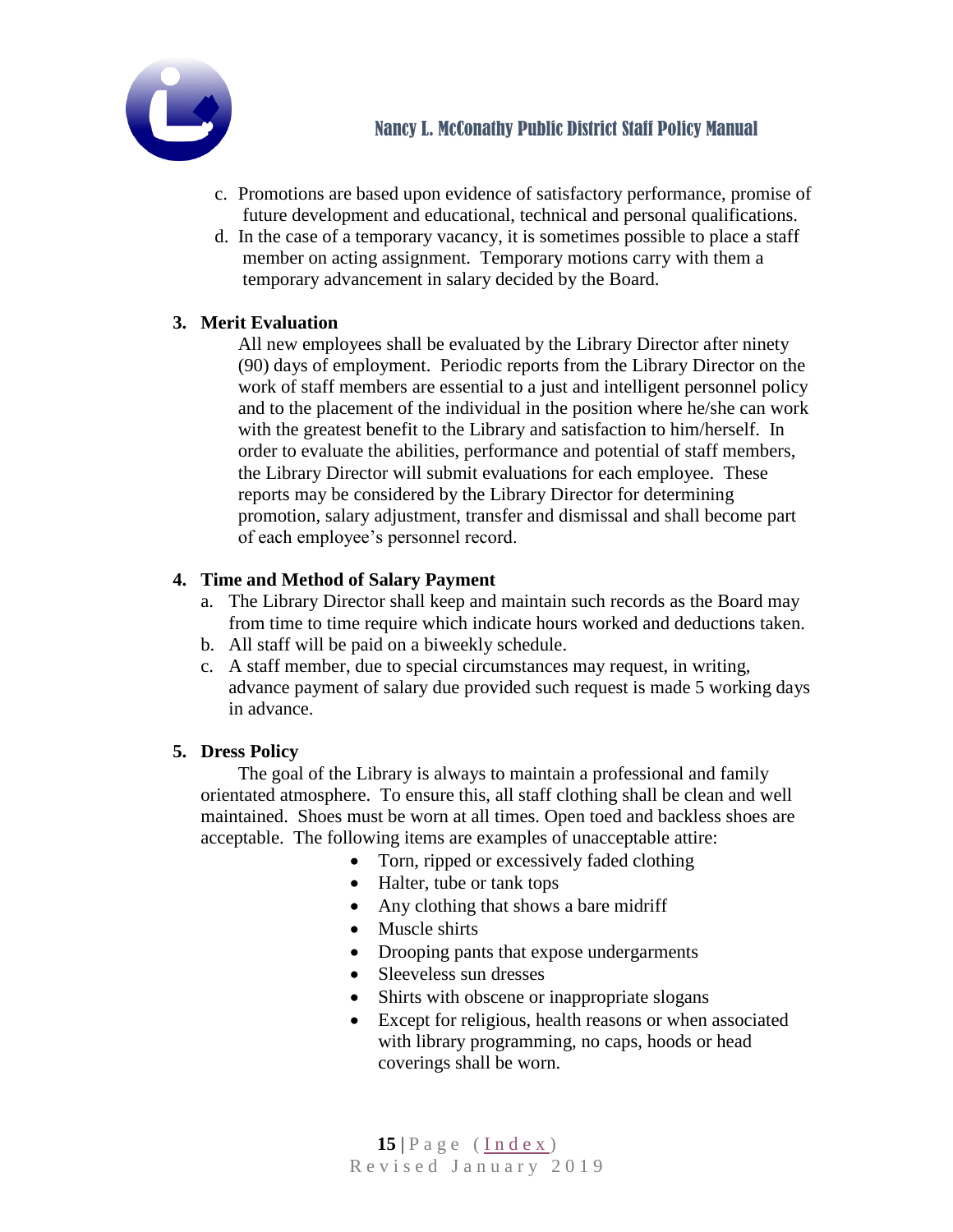

# <span id="page-15-1"></span><span id="page-15-0"></span>**V. Benefits and Economic Security (Rev Aug. 2020)**

#### **1. Insurance**

Life insurance is available for full time employees only. Individual benefits are paid for by the Library. Staff can get other benefits from vendors that contract with the library. Staff will responsible for payment through payroll deductions.

### **2. Accidents and Emergencies**

All accidents, whether to staff or to the public should be reported to the Library Director as soon as possible.

## <span id="page-15-2"></span>**3. Unemployment Compensation**

The Library participates in the State of Illinois Unemployment Compensation program. Due to the nature of unemployment compensation policies, current information is available from the Library Director.

## <span id="page-15-3"></span>**4. Workman's Compensation**

The Library participates in a Workman's Compensation program. Due to the nature or workman's compensation policies, current information is available from the Library Director.

### <span id="page-15-6"></span>**VI. Professional Development**

# <span id="page-15-4"></span>**1. In-Service Training**

The Library Director may require new staff members to take and complete satisfactory training which the Library Director deems necessary. New employees shall receive orientation training of the general operations for the Library, its objectives and instruction of their duties.

### <span id="page-15-5"></span>**2. Continuing Education**

- 1. The Board may grant limited leaves of absence to staff members or permit special arrangements of work hours or assignments to permit staff members to attend educational courses, meetings or programs in Library Science or degreed studies if normal operations of the Library are not impaired.
- 2. The Board may request any staff member to attend, at the Library's expense and with pay, any education courses, meetings or programs in Library Science. This assistance is to pay for the class only. No assistance will be provided towards books, supplies, lab fees or transportation. If the employee receives any financial assistance the library shall cover the remaining balance. Any applicant must submit their proof of registration for board approval, once approved the employee shall be given the funds to attend the class. If the employee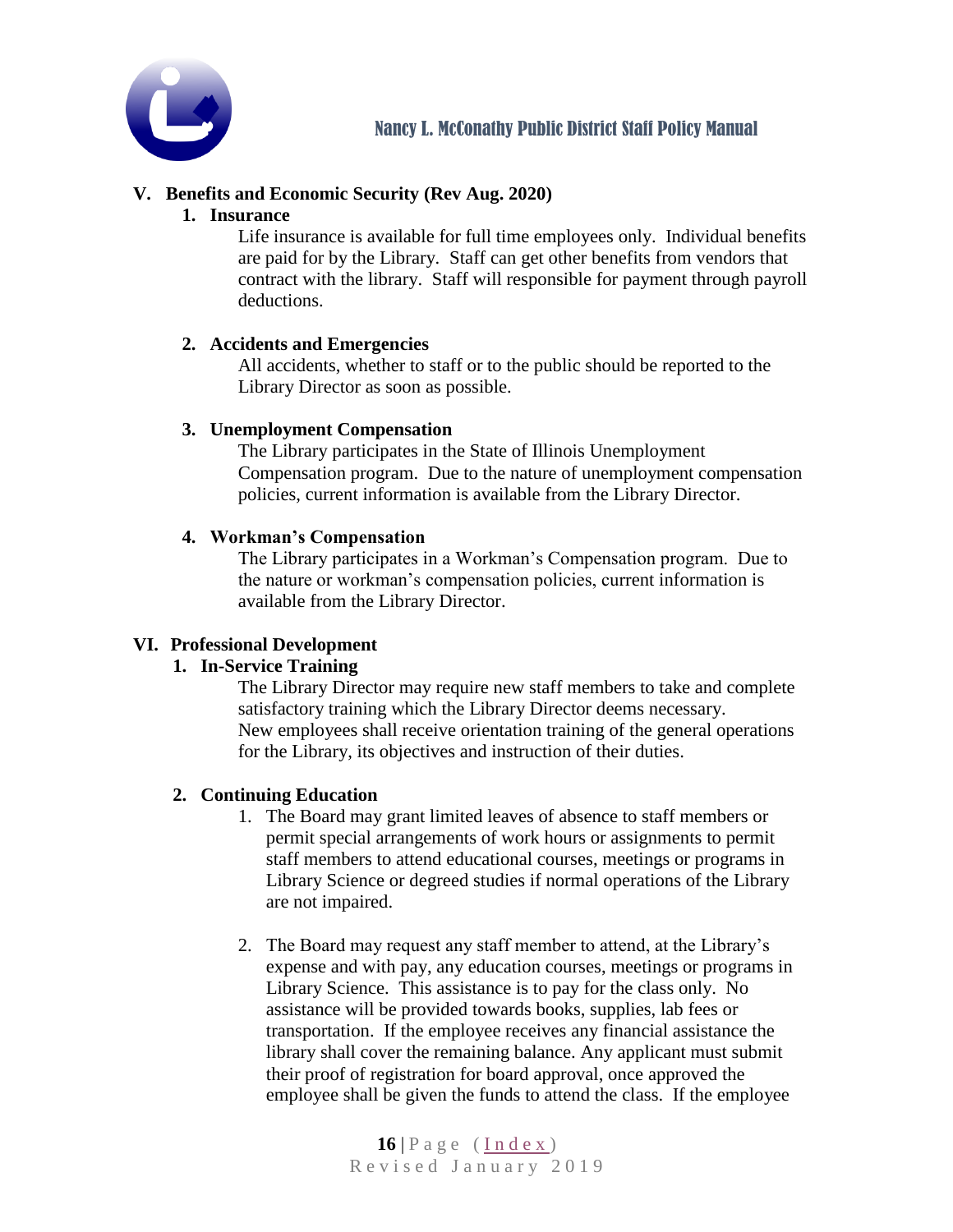

fails to complete to class and or fails, the class the library will require all assistance given to be returned. Should an employee choose to terminate employment within five (5) years of completion of the program they will be responsible for reimbursing the Library to the total amount provided.

## <span id="page-16-2"></span>**3. Tuition Reimbursement Policy**

All full-time employees are eligible to receive tuition assistance to further their education in library related classes. Any employee who wishes to participate in this program must have prior written approval from the Library Director. Once the written request has been received, the Library Director will present the request to the Board of Trustees for final approval. Each candidate will be given assistance based on funds available for the fiscal year (July  $1<sup>st</sup>$ -June 30<sup>th</sup>) at 50% of the cost of the class. This assistance is to pay for the class only. No assistance will be provided towards books, supplies, lab fees, transportation or any other non-class related cost. If the employee receives a scholarship or other assistance, the library will provide 50% of any remaining class cost.

The Library is aware of the high rising cost of tuition and understands that financial burdens can hinder individuals from furthering their education. Assistance will be provided once the candidate has provided proof that they have registered for the class. Prior to receiving the financial assistance, candidates will be required to sign and submit the application form, acknowledging repayment of all assistance. If the candidate fails to complete the class either due to not attending or not passing, the library will require repayment of all assistance for that class. Should the candidate choose to terminate employment within 12 months of completion of the class, they will be responsible for reimbursing the Library the total amount provided.

Class schedules must be reviewed with the Library Director prior to beginning to term to ensure the Library is properly staffed at all times. The Library will do its best to accommodate all schedules, however Library coverage will remain the top priority.

### <span id="page-16-1"></span>**4. Staff Meetings**

Staff meetings shall be held at such times as the Library Director may designate. All Staff will be required to attend staff meetings unless excused in advance by the Library Director. Time spent in attending staff meetings shall be considered as time worked and will be compensated as such.

### <span id="page-16-0"></span>**5. Professional Meetings and Conventions**

 With approval of the Board, and at its discretion, staff members may be granted time with pay to attend library conferences, conventions and other professional meetings as representatives of the Library if such attendance will not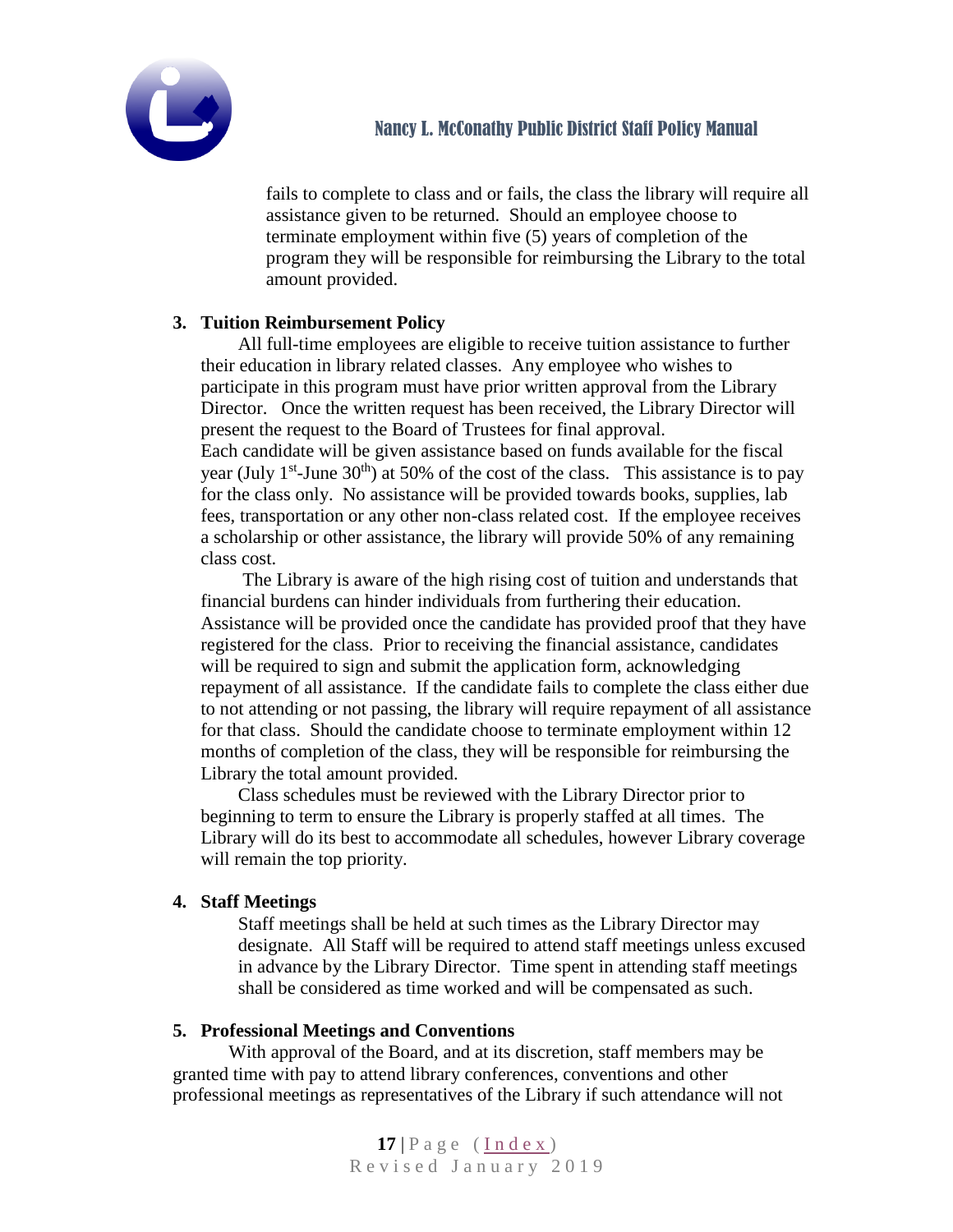

interfere with the normal operations of the Library. Sufficient travel time will be allowed and paid in accordance with the current IRS laws and guidelines, but travel shall be on weekends whenever possible.

Upon Board approval, the Library will pay all or any part of the reasonable expenses incurred in such attendance. While gone, employees with receive, up front, a per diem of \$75.00 dollars per day for the length of the conference/convention. Employee is responsible for turning in all receipts for items spent with the per diem. Any money not used shall be returned to the Library with the receipts at the time of return.

# <span id="page-17-0"></span>**VII. Employee Relations**

# **1. Grievance Procedure**

- a. An employee with a grievance shall first put his/her grievance in writing and deliver it to the Library Director who will respond in writing in an attempt to reach a satisfactory agreement with employee
- b. If an agreement cannot be reached the employee shall draft a letter to the Board President and include the letter he/she sent to the Library Director. The item will be discussed at the next board meeting. The employee shall be notified of the date and time.
- c. The employee has the right to be present at the meeting, in executive session, and shall explain the grievance to the Board. The Library Director shall have the same opportunity to address the Board, in executive session.
- d. The Board may rule immediately or may take the matter under advisement and announce a decision no later than the next regular board meeting. The written decision shall be conveyed to the employee and the Library Director. The decision of the Board is final.

# <span id="page-17-1"></span>**VII. Social Networking Policy**

With the rapid growth and application of social networking, McConathy Public Library District recognizes the need to have a policy in place that ensures that employees who use social media as part of their jobs, in a personal capacity or both understand the library's requirements regarding such use. Even if an employee's use of social media takes place outside of the workplace, an employee's actions may have an impact on the employee's job, the jobs of fellow employees or the business of McConathy Public Library District. As new technologies continue to evolve, the social networking policy may evolve and be updated. Failure to abide by the policy may result in disciplinary action, up to and including separation of employment.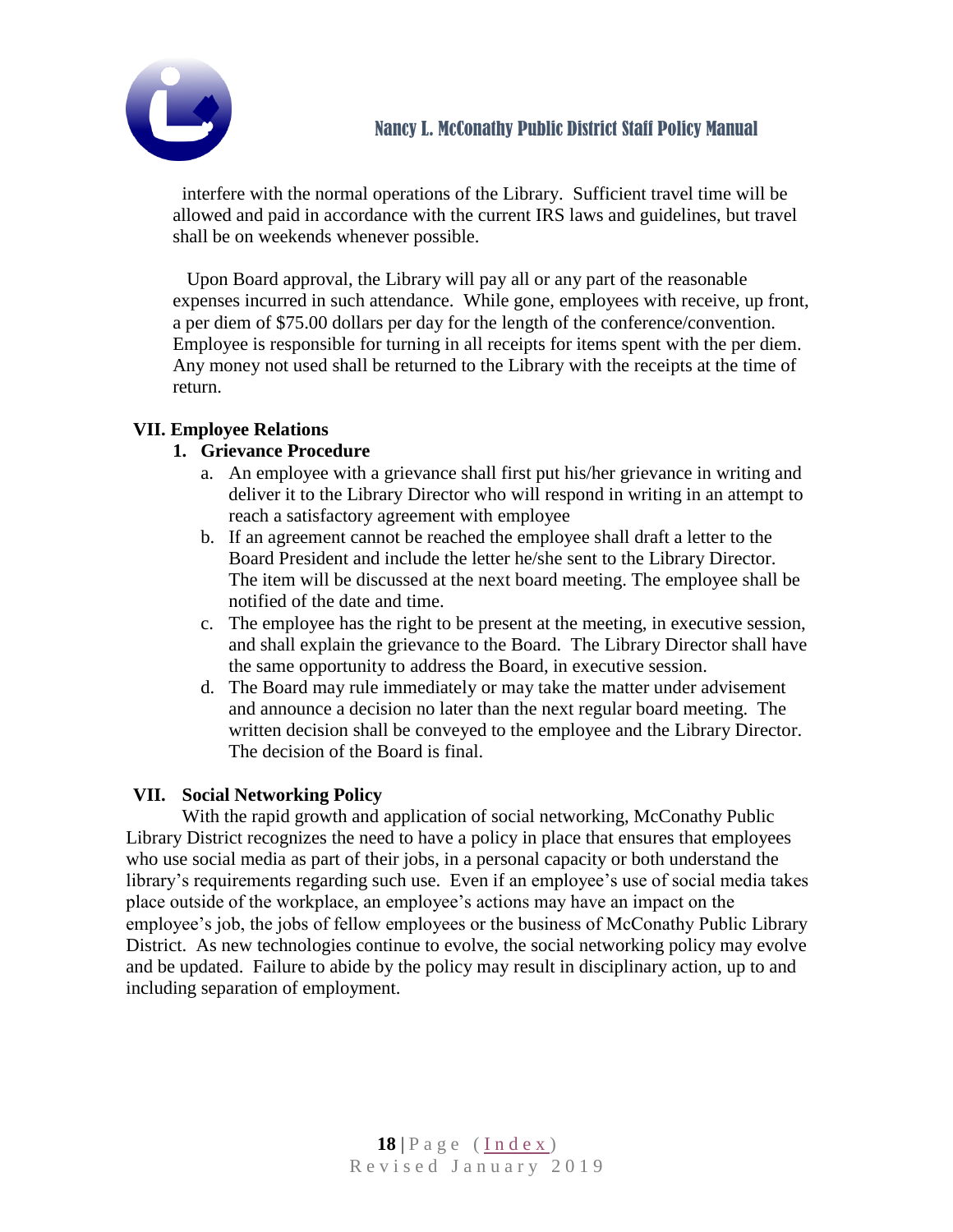

Employees will be held personally responsible for any online content they publish and any activities in which they engage online and will abide by all applicable laws.

Employees may not provide, mention, display or otherwise disclose any confidential or proprietary information of any other person, entity, or party, including McConathy Public Library District. Confidential and proprietary information includes, but is not limited to, information regarding any trade secrets, intellectual property, or potential or non-public business transactions, products or services of any other person, entity or party, including McConathy Public Library District.

Employees may not post, send or otherwise disseminate any information online regarding McConathy Public Library District, fellow employees, patrons, regulators or competitors that is false, misleading, obscene, defamatory, libelous, slanderous threatening harassing, bullying, intimidating, abusive, hateful, discriminatory or embarrassing. In addition to disciplinary action, violation of this policy may result in legal action against the employee, McConathy Public Library District, or both.

Unless authorized in writing by the McConathy Public Library District, employees may not speak on behalf of or otherwise hold themselves out as representing McConathy Public Library District and may not make any offers or promises on behalf of McConathy Public Library District.

Unless authorized in writing by the McConathy Public Library District, employees must make it clear that their words, beliefs, submissions and opinions are personal and do not necessarily reflect the views of McConathy Public Library District.

Unless authorized in writing by McConathy Public Library District, employees may not post pictures of fellow employees or patrons online without obtaining prior permission from such persons.

### **VIII. Sexual Harassment Policy**

### <span id="page-18-0"></span>a. PROHIBITION ON SEXUAL HARASSMENT

It is unlawful to harass a person because of that person's sex. The courts have determined that sexual harassment is a form of discrimination under Title VI! of the U.S. Civil Rights Act of 1964, as amended in 1991, All persons have a right to work in an environment free from sexual harassment. Sexual harassment is unacceptable misconduct which affects individuals of all genders and sexual orientations. It is a policy of the Nancy L. McConathy Public Library District to prohibit harassment of any person by any official, agent or employee on the basis of sex or gender. All officials, agents and employees are prohibited from sexually harassing any person, regardless of any employment relationship or lack thereof.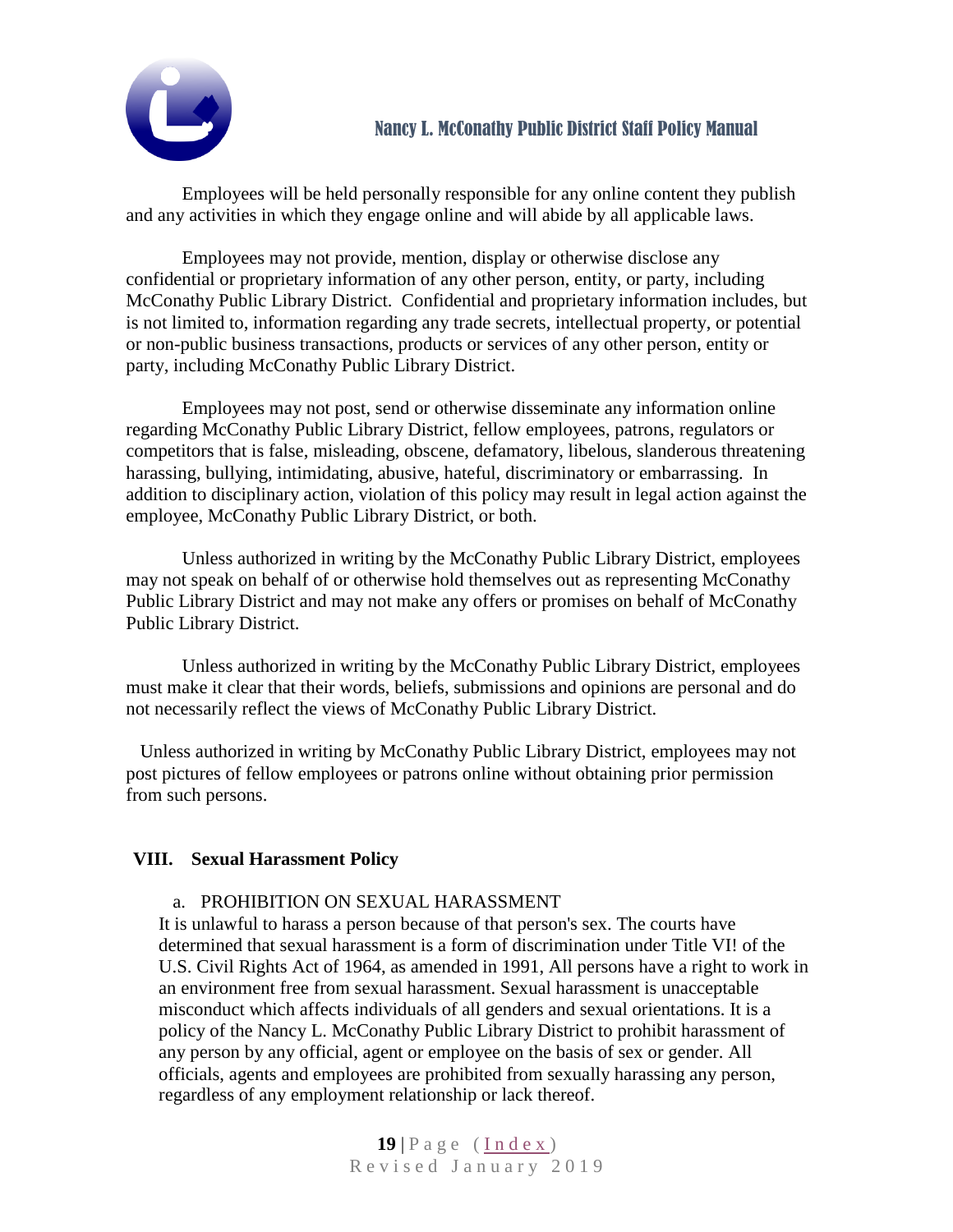

# b. DEFINITION OF SEXUAL HARASSMENT

This policy adopts the definition of sexual harassment as stated in the Illinois Human Rights Act, which currently defines sexual harassment as:

Any unwelcome sexual advances or requests for sexual favors or any conduct of a sexual nature when:

(1)Submission to such conduct is made either explicitly or implicitly a term or condition of an individual's employment,

(2)Submission to or rejection of such conduct by an individual is used as the basis for employment decisions affecting such individual, or

(3)Such conduct has the purpose or effect of substantially interfering with an individual's work performance or creating an intimidating, hostile or offensive working environment.

Conduct which may constitute sexual harassment includes:

Verbal: sexual innuendos, suggestive comments, insults, humor, and jokes about sex, anatomy or gender-specific traits, sexual propositions, threats, repeated requests for dates, or statements about other employees, even outside of their presence, of a sexual nature.

Non-verbal: suggestive or insulting sounds (whistling), leering, obscene gestures, sexually suggestive bodily gestures, "catcalls", "smacking" or "kissing" noises.

Visual: posters, signs, pin-ups or slogans of a sexual nature, viewing pornographic material or websites.

Physical: touching, unwelcome hugging or kissing, pinching, brushing the body, any coerced sexual act or actual assault.

Textual/Electronic: "sexting" (electronically sending messages with sexual content, including pictures and video), the use of sexually explicit language, harassment, cyber stalking and threats via all forms of electronic communication (e-mail, text/picture/video messages, intranet/on-line postings, blogs, instant messages and social network websites like Facebook and Twitter).

The most severe and overt forms of sexual harassment are easier to determine. On the other end of the spectrum, some sexual harassment is more subtle and depends, to some extent, on individual perception and interpretation. The courts will assess sexual harassment by a standard of what would offend a "reasonable person."

### c. PROCEDURE FOR REPORTING AN ALLEGATION OF SEXUAL HARASSMENT

An employee who either observes sexual harassment or believes herself/himself to be the object of sexual harassment should deal with the incident(s) as directly and firmly as possible by clearly communicating her/his position to the offending employee, and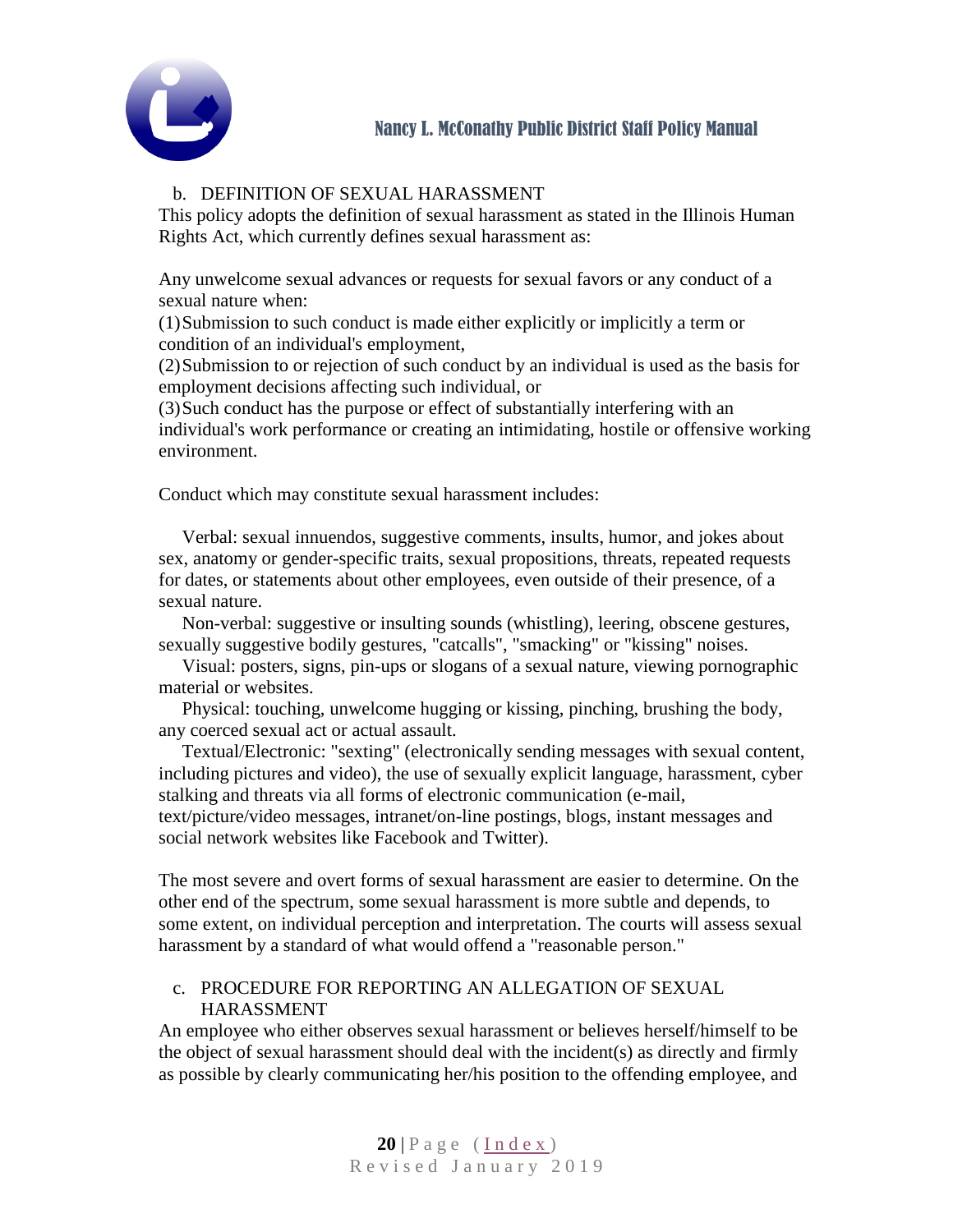

her/his immediate supervisor. It is not necessary for sexual harassment to be directed at the person making the report.

Any employee may report conduct which is believed to be sexual harassment, including the following:

Electronic/Direct Communication. If there is sexual harassing behavior in the workplace, the harassed employee should directly and clearly express her/his objection that the conduct is unwelcome and request that the offending behavior stop. The initial message may be verbal. if subsequent messages are needed, they should be put in writing in a note or a memo.

Contact with Supervisory Personnel. At the same time direct communication is undertaken, or in the event the employee feels threatened or intimidated by the situation, the problem must be promptly reported to the immediate supervisor of the person making the report, the library director or a member of the board of trustees.

The employee experiencing what he or she believes to be sexual harassment must not assume that the employer is aware of the conduct. If there are no witnesses and the victim fails to notify a supervisor or other responsible officer, the library district will not be presumed to have knowledge of the harassment.

Resolution Outside Library District. The purpose of this policy is to establish prompt, thorough and effective procedures for responding to every report and incident so that problems can be identified and remedied by the library district. However, all employees have the right to contact the Illinois Department of Human Rights (IDHR) or the Equal Employment Opportunity

Commission (EEOC) for information regarding filing a formal complaint with those entities. An IDHR complaint must be filed within 180 days of the alleged incident(s) unless it is a continuing offense. A complaint with the EEOC must be filed within 300 days.

Documentation of any incident may be submitted with any report (what was said or done, the date, the time and the place), including, but not limited to, written records such as letters, notes, memos and telephone messages.

All allegations, including anonymous reports, will be accepted and investigated regardless of how the matter comes to the attention of the library district. However, because of the serious implications of sexual harassment charges and the difficulties associated with their investigation and the questions of credibility involved, the claimant's willing cooperation is a vital component of an effective inquiry and an appropriate outcome.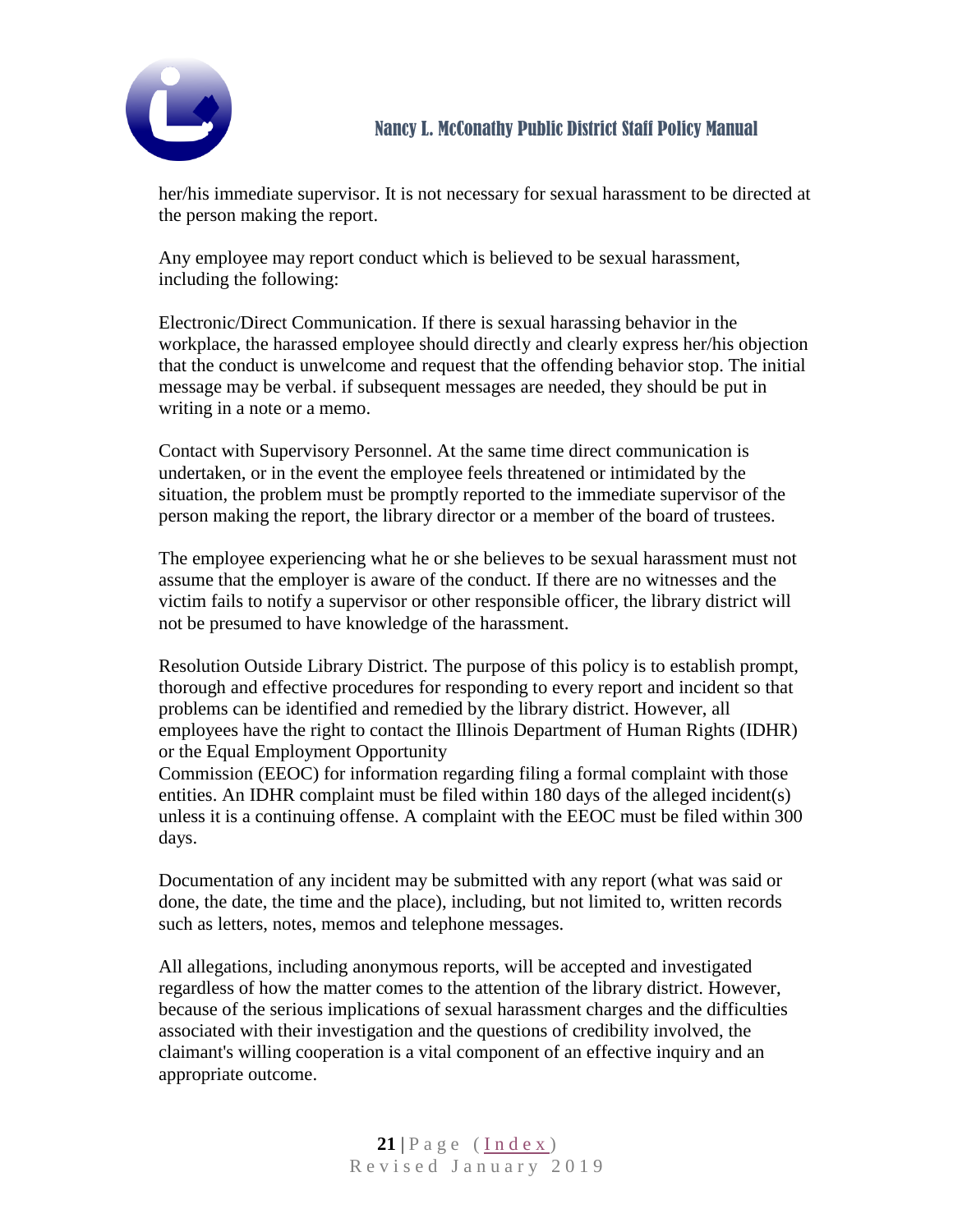

#### d. PROHIBITION ON RETALIATION FOR REPORTING SEXUAL HARASSMENT ALLEGATIONS

No library official shall take any retaliatory action against any library employee due to library employee's:

1. Disclosure or threatened disclosure of any violation of this policy,

2. The provision of information related to or testimony before any public body conducting an investigation, hearing or inquiry into any violation of this policy, or 3. Assistance or participation in a proceeding to enforce the provisions of this policy.

For the purposes of this policy, retaliatory action means the reprimand, discharge, suspension, demotion, denial of promotion or transfer, or change in the terms or conditions of employment of any library employee that is taken in retaliation for a library employee's involvement in protected activity pursuant to this policy,

No individual making a report will be retaliated against even if a report made in good faith is not substantiated. In addition, any witness will be protected from retaliation.

Similar to the prohibition against retaliation contained herein, the State Officials and Employees Ethics Act (5 ILCS 430/15-10) provides whistleblower protection from retaliatory action such as reprimand, discharge, suspension, demotion, or denial of promotion or transfer that occurs in retaliation for an employee who does any of the following:

1. Discloses or threatens to disclose to a supervisor or to a public body an activity, policy, or practice of any officer, member, State agency, or other State employee that the State employee reasonably believes is in violation of a law, rule, or regulation, 2. Provides information to or testifies before any public body conducting an investigation, hearing, or inquiry into any violation of a law, rule, or regulation by any officer, member, State agency or other State employee, or 3. Assists or participates in a proceeding to enforce the provisions of the State

Officials and Employees Ethics Act.

Pursuant to the Whistleblower Act (740 'LCS 174/15(a)), an employer may not retaliate against an employee who discloses information in a court, an administrative hearing, or before a legislative commission or committee, or in any other proceeding, where the employee has reasonable cause to believe that the information discloses a violation of a State or federal law, rule, or regulation. In addition, an employer may not retaliate against an employee for disclosing information to a government or law enforcement agency, where the employee has reasonable cause to believe that the information discloses a violation of a State or federal law, rule, or regulation. (740 'LCS 174/15(b)).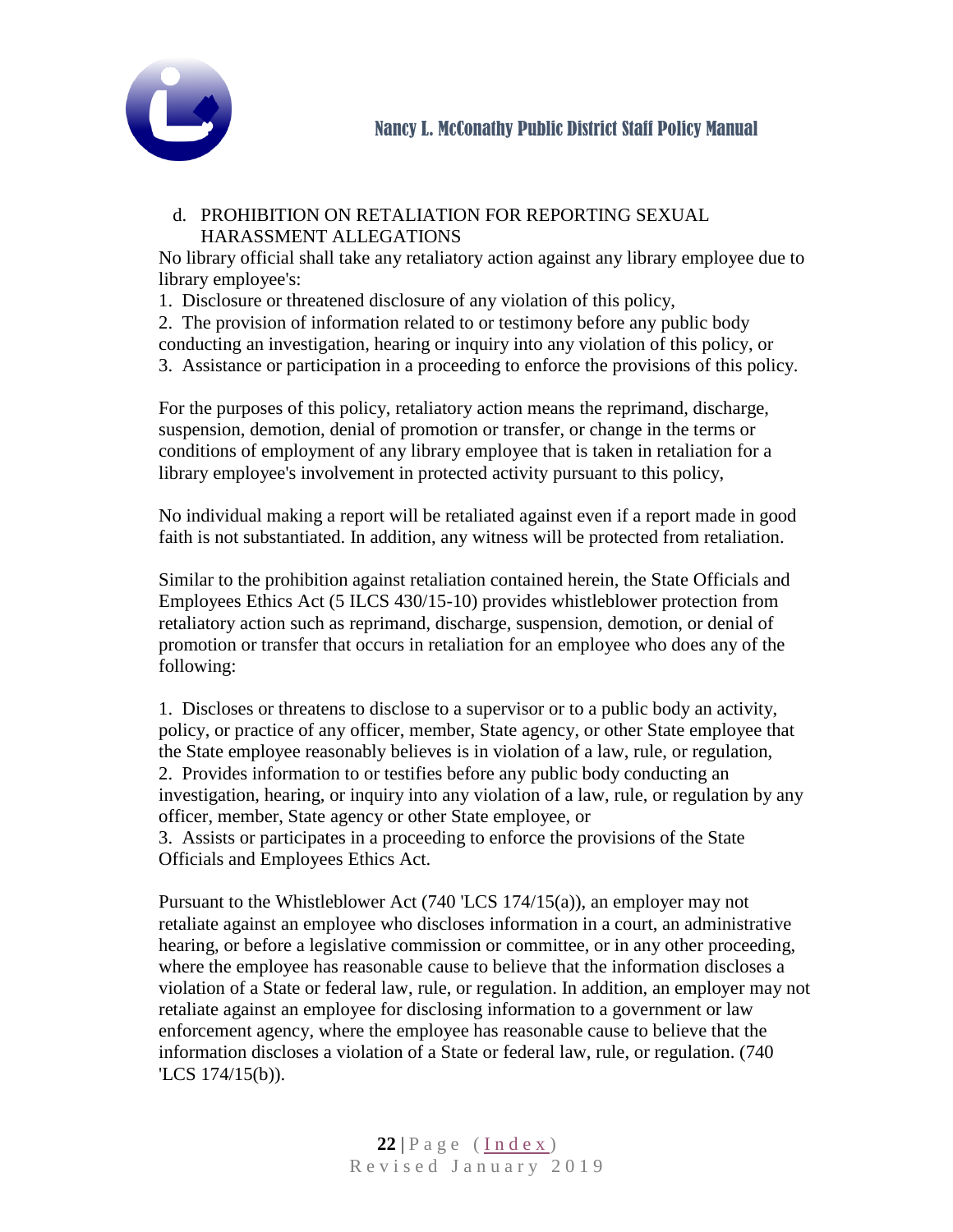

According to the Illinois Human Rights Act (775 ILCS 5/6-101), it is a civil rights violation for a person, or for two or more people to conspire, to retaliate against a person because he/she has opposed that which he/she reasonably and in good faith believes to be sexual harassment in employment, because he/she has made a charge, filed a complaint, testified, assisted, or participated in an investigation, proceeding, or hearing under the Illinois Human Rights Act.

An employee who is suddenly transferred to a lower paying job or passed over for a promotion after filing a complaint with IDHR or EEOC, may file a retaliation charge — due within 180 days (IDHR) or 300 days (EEOC) of the alleged retaliation.

e. CONSEQUENCES OF A VIOLATION OF THE PROHIBITION ON SEXUAL HARASSMENT

In addition to any and all other discipline that may be applicable pursuant to library policies, employment agreements, procedures, employee handbooks and/or collective bargaining agreement, any person who violates this policy or the Prohibition on Sexual Harassment contained in 5 LCS 430/565, may be subject to a fine of up to \$5,000 per offense, applicable discipline or discharge by the library and any applicable fines and penalties established pursuant to local ordinance, State law or Federal law. Each violation may constitute a separate offense. Any discipline imposed by the library district shall be separate and distinct from any penalty imposed by an ethics commission and any fines or penalties imposed by a court of law or a State or Federal agency.

f. CONSEQUENCES FOR KNOWINGLY MAKING A FALSE REPORT A false report is a report of sexual harassment made by an accuser using the sexual harassment report to accomplish some end other than stopping sexual harassment or

retaliation for reporting sexual harassment. A false report is not a report made in good faith which cannot be proven. Given the seriousness of the consequences for the accused, a false or frivolous report is a severe offense that can itself result in disciplinary action. Any person who intentionally makes a false report alleging a violation of any provision of this policy shall be subject to discipline or discharge pursuant to applicable library policies, employment agreements, procedures, employee handbooks and/or collective bargaining agreements.

In addition, any person who intentionally makes a false report alleging a violation of any provision of the State Officials and Employees Ethics Act to an ethics commission, an inspector general, the State Police, a State's Attorney, the Attorney General, or any other law enforcement official is guilty of a Class A misdemeanor. An ethics commission may levy an administrative fine of up to \$5,000 against any person who intentionally makes a false, frivolous or bad faith allegation.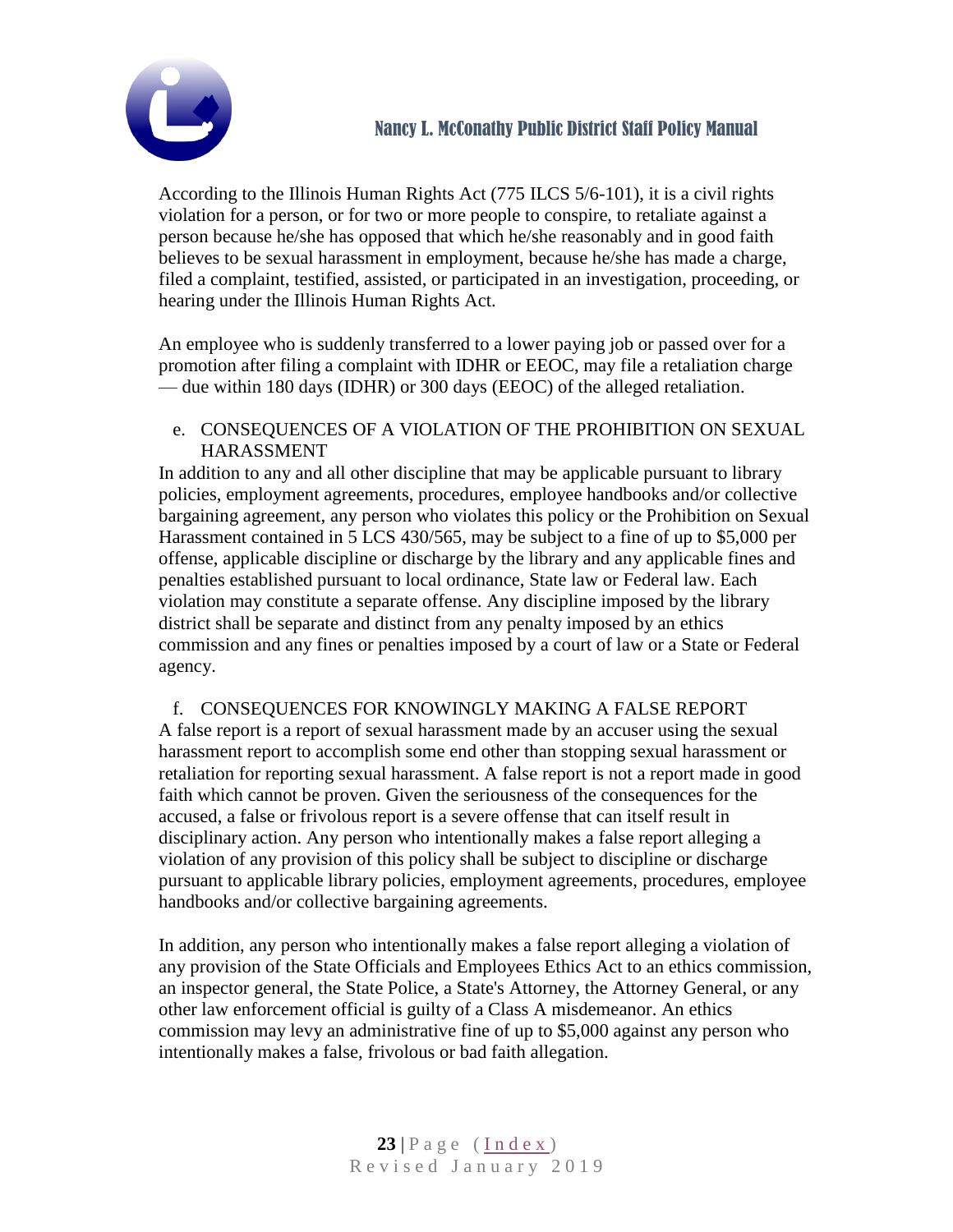

Note: This policy was drafted using the Illinois Department of Human Rights Sexual Harassment Model Policy and has been modified to conform to Public Act 100-0554.

# <span id="page-23-0"></span>**IX. Harassment Policy**

Harassment consists of unwelcome conduct, whether verbal, physical, or visual, that is based upon a person's protected status such as race, color, ancestry, national origin, citizenship status, religion, sex, pregnancy, sexual orientation, gender identity, age, disability, marital status, military or veteran status, genetic information, order of protection status, or any other category protected by applicable law. Employer will not tolerate harassing conduct that affects tangible job benefits, interferes unreasonably with an individual's work performance, or creates an intimidating, hostile or offensive working environment.

The conduct forbidden by this policy specifically includes but is not limited to: (a) epithets, slurs, negative stereotypes or intimidating acts that are based on a person's protected status; and (b) written or graphic material circulated within or posted within the workplace that shows hostility toward a person because of his or her protected status.

The Library is committed to maintaining an open and fair method of resolving employee concerns and answering questions. To this end, the Library recognizes the need for a process by which employees may raise complaints related to their employment.

### Definition

A complaint is a claim initiated by an employee alleging that the employee's employment or productivity has been adversely affected by one or more of the following:

- 1. Unfair treatment;
- 2. Unsafe or unhealthy working conditions;
- 3. Unfair application of Library policies and proceedings; or
- 4. Unlawful discrimination based on race, color, religion, gender, political affiliation, sexual orientation, national origin, ancestry, citizenship status, marital status, arrest record, military status, age, disability, or any other protected classification.

### Process

- 1. When a problem first arises, the employee should submit a complaint in writing to his/her supervisor within 5 days of the incident.
- 2. The employee's supervisor will try to resolve the issue quickly after notification and respond in writing.
- 3. Should the employee still feel that the problem has not been fairly or thoroughly considered, the employee may appeal to the library director within 10 calendar days after the supervisor's response. The library director will set up a meeting with the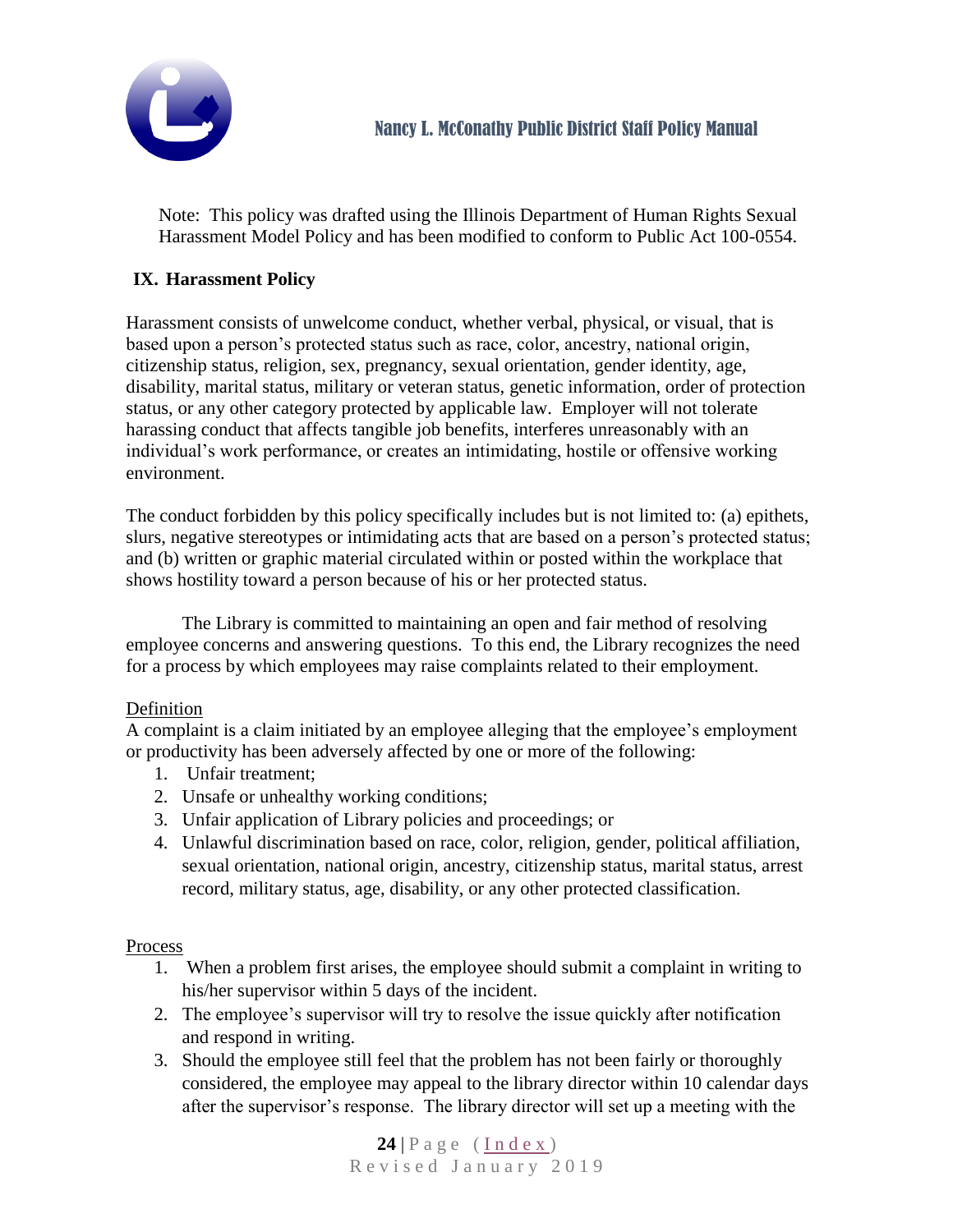

.

employee and any other relevant parties, then make a decision within 10 days of receipt of the appeal.

4. If the complaint remains unresolved after it has been brought to the library director, the employee may then appeal in writing to the President of the Board of Library

Trustees within 15 calendar days after the receipt of the Director's decision. The Board will consider the matter at their earliest convenience and respond in writing with a final decision.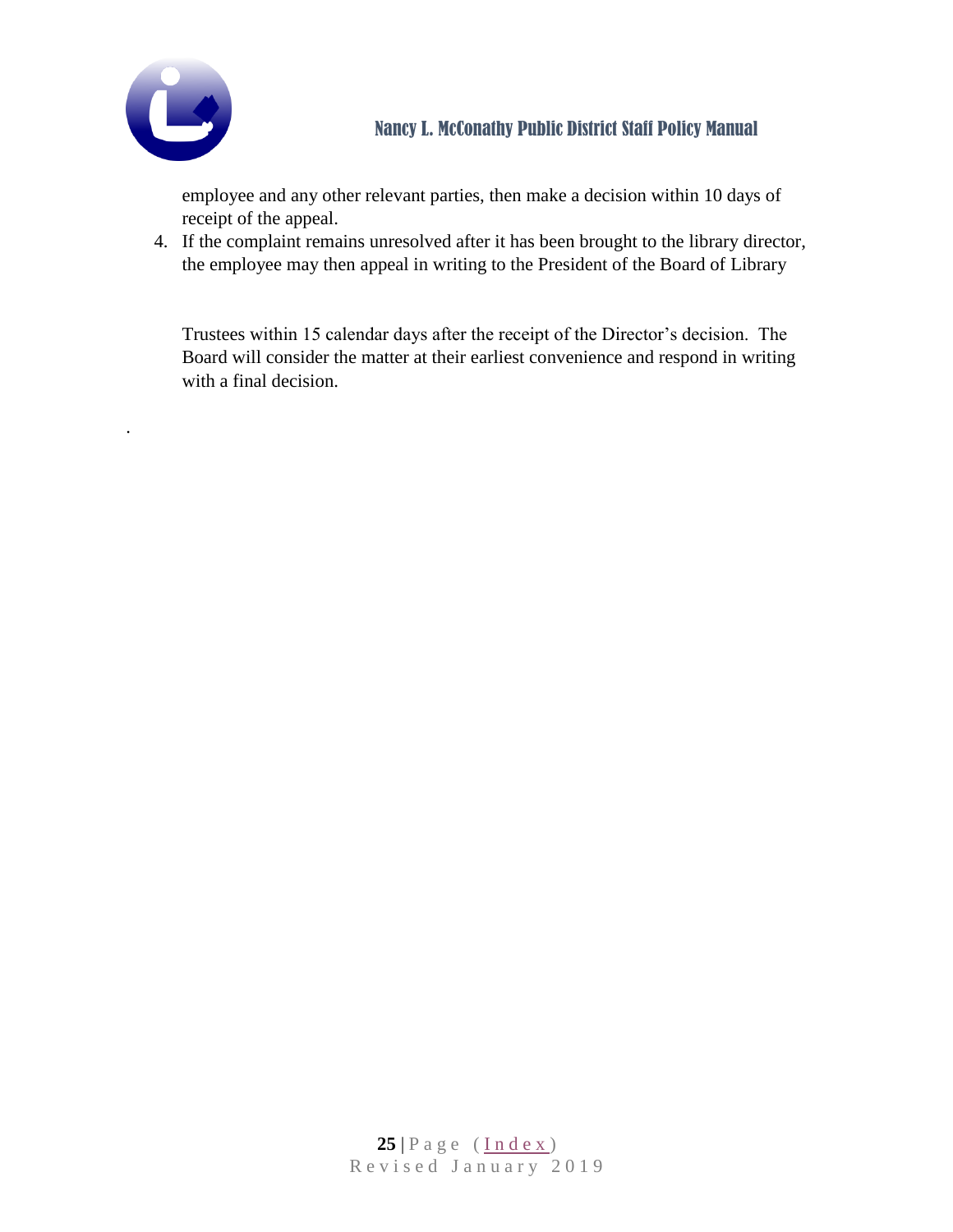

# <span id="page-25-0"></span>**X. Job Descriptions**

### **Director**

## General Description:

This position oversees all positions and reports directly to the Board of Trustees. This is a full-time position.

## Job Duties:

- Greet patrons with friendly customer service.
- Assist with circulation when needed.
- Maintain equipment records and needs.
- Ordering circulation materials.
- Ordering supplies and equipment in the absence of the Assistant Director.
- Oversee and maintain all coding entering of all accounting in the absence of the Assistant Director
- Resolving patron concerns as needed.
- Resolving employee concerns.
- Ensuring all reports are completed timely.
- Ensure all payroll is completed timely.
- Must have excellent oral and written communication skills.
- Maintain all employee records.
- Maintain all Library records.
- Ensure employees are properly trained
- Ensure all employees have access to continuing education.
- Reporting all concerns to the Board of Trustees.
- Responsible for maintaining a clean and hazard free environment inside and out.
- Completing all employee evaluations in a timely matter.
- Organizing and implementing quarterly staff meetings
- Must ensure all opening and closing procedures are completed.
- Will be responsible to keep library keys and security code safe at all times.
- FOIA officer
- Grant Writing

# Educational/age requirements:

Employees must be 21 years old or older. This position requires a Bachelors degree upon hire with the intention to obtain a Masters in Library Science within 5 years of employment. The time may be adjusted by the Board should there be a need to do so.

All employees must be able to interact harmoniously with all customers and staff.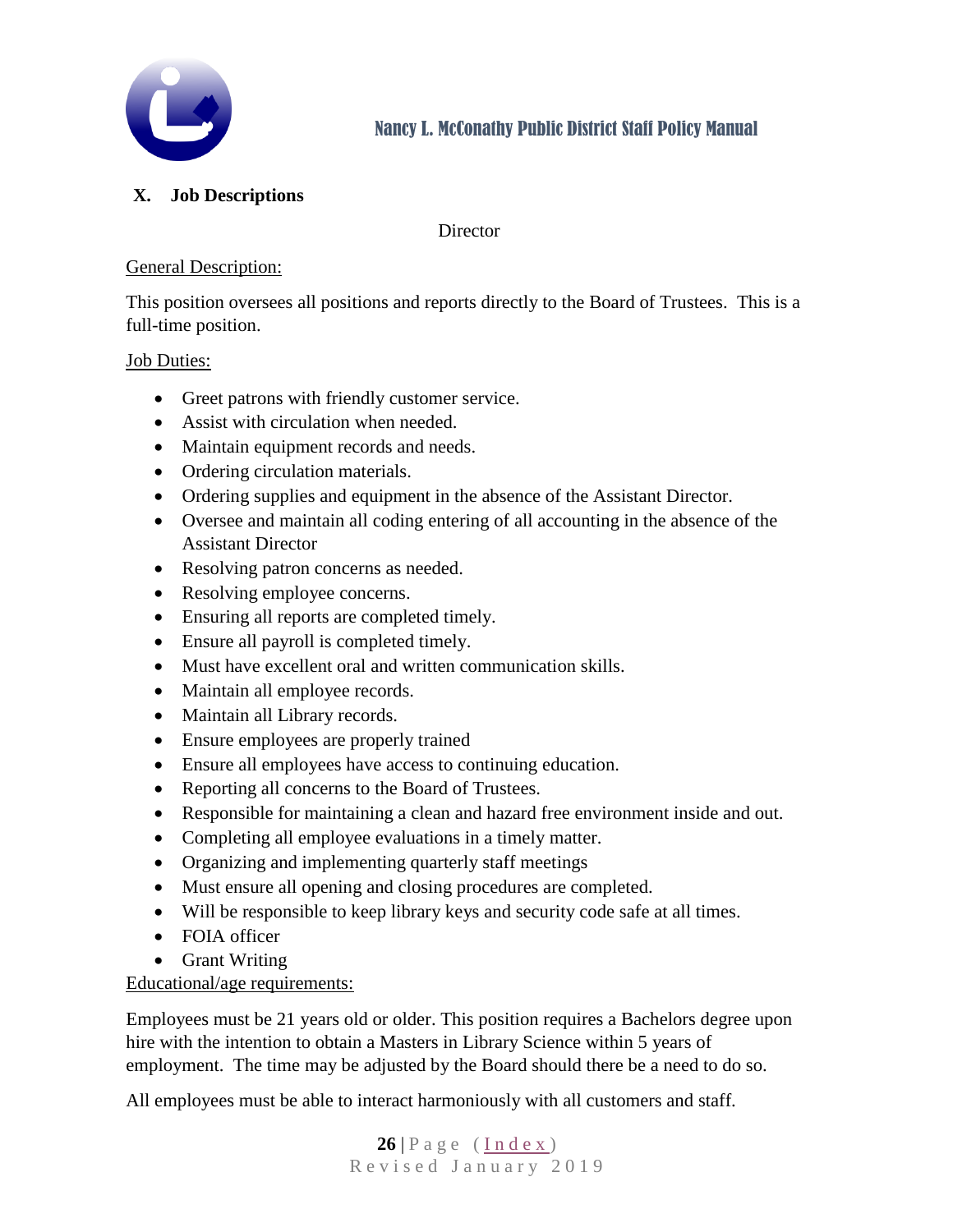

### Assistant Director

### General Description:

This position oversees all positions and reports directly to the Director. This is a full-time position.

### Job Duties:

- Greet patrons with friendly customer service.
- Assist with circulation when needed.
- Maintain equipment record and needs.
- Ordering supplies and equipment as needed.
- Resolving patron concerns as needed.
- Resolving employee concerns in the absence of the Director.
- Ensuring all reports are completed timely in the absence of the Director
- Ensure all payroll is completed timely in the absence of the Director.
- Must have excellent oral and written communication skills.
- Oversee and maintain all coding entering of all accounting.
- Oversee planting and maintaining of the community garden.
- Must ensure all opening and closing procedures are completed.
- Will be responsible to keep library keys and security code safe at all times.
- FOIA officer
- Grant Writing

# Educational/age requirements:

Employees must be 21 years old or older. This position requires an Associates degree at time of hire with the intention to obtain a

Bachelors degree within 5 years of employment. The time frame may be adjusted by the Board should there be a need to do so.

All employees must be able to interact harmoniously with all customers and staff.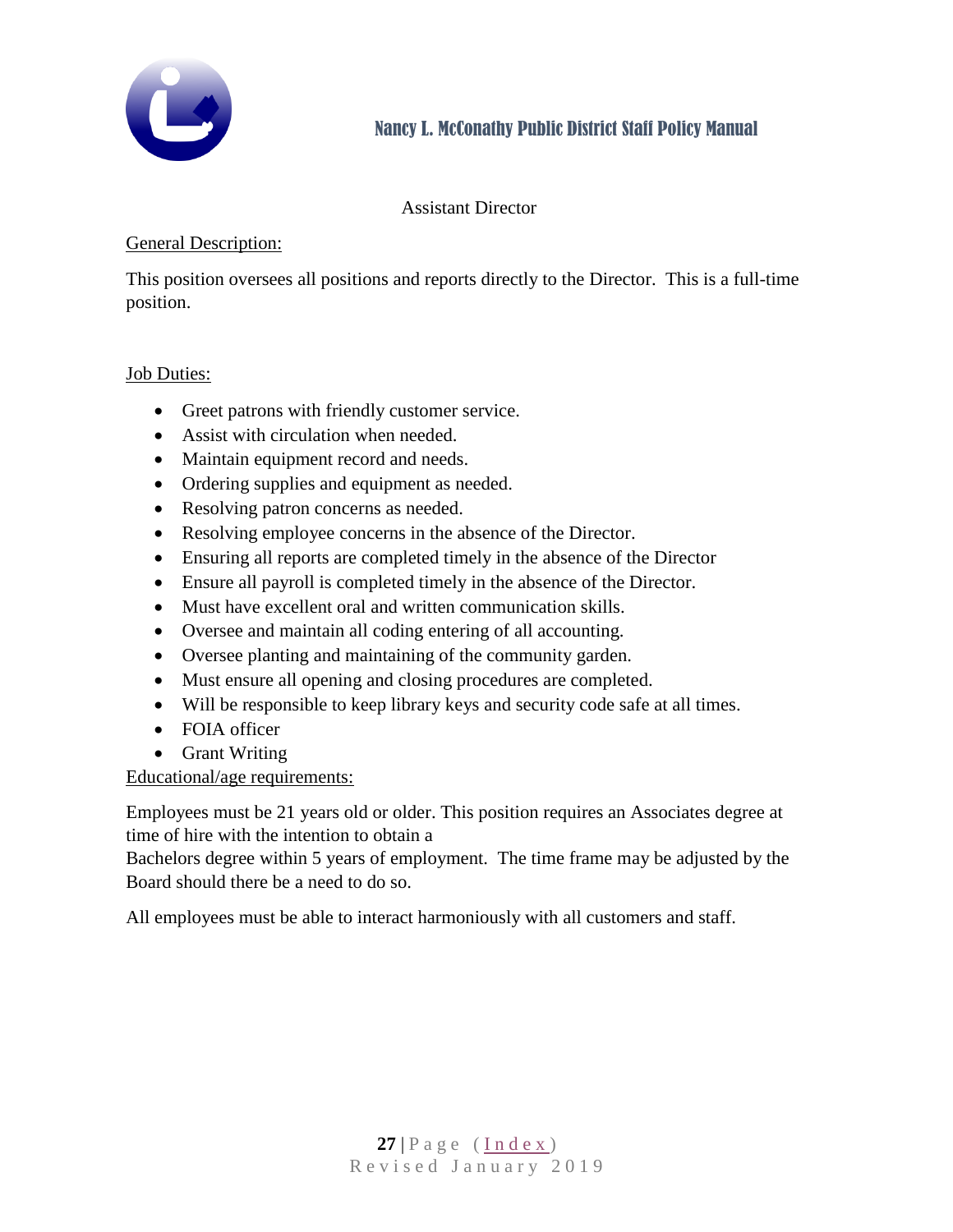

# Lead Circulation Clerk

### General Description:

Provides circulation functions to patrons. Performs other duties as assigned. Works with all staff to maintain a well-organized circ desk. This position is part time and with minimal supervisory responsibilities. This position reports to Assistant and Director and Director only.

#### Job Duties:

- Must be able to complete all circulation duties as needed.
- Must be able to assist in training off all new procedures.
- Handle patron concerns as needed.
- Maintain material catalog including entering new items.
- Must update and maintain the Library website.
- Must maintain viral outreach programs through surveys, newsletters, and social media.
- Updating electronic sign.
- Creating flyers for events and programming.
- Updating and maintaining the Google calendar for the website.
- Ongoing staff training with computer troubleshoot concerns.
- Creating procedural manuals for day to day operations for circulation and processing.
- Assisting in manual labor as needed.
- Maintain inventory for free book distribution.
- Must ensure all opening and closing procedures are completed.
- Will be responsible to keep library keys and security code safe at all times.

Educational/age requirements:

Employees must be 21 years old or older. This position requires a high school degree or equivalent.

All employees must have good verbal and written communication skills and be able to interact harmoniously with all customers and staff.

> $28$  | P a g e ( [I n d e x](#page-1-0) ) Revised January 2019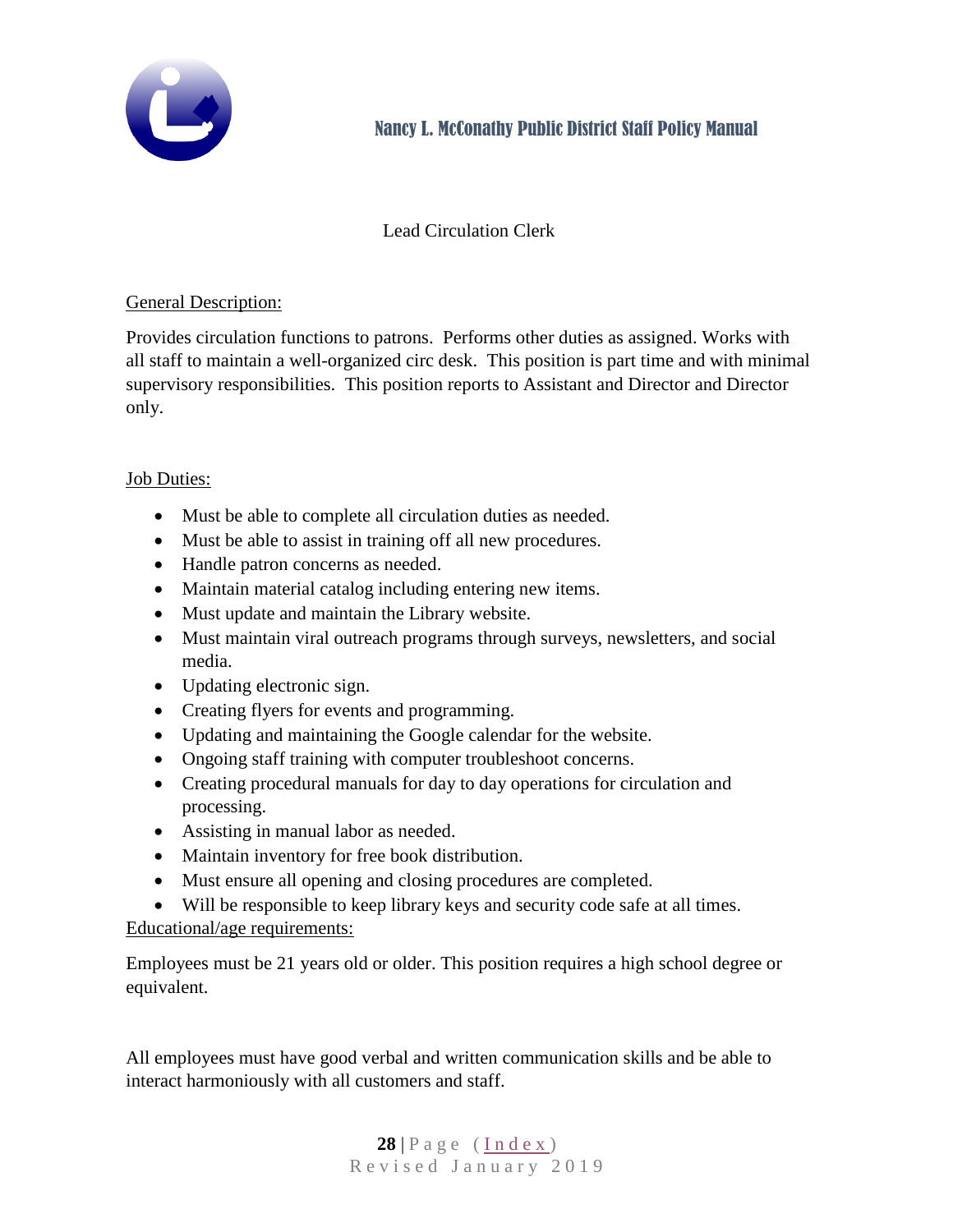

# Programing Liaison

## General Description:

Provide and plan activities for all segments of the population. Assist with circulation duties as needed. This is a full-time position that will require nights and weekends. This position reports to senior staff as appropriate.

## Job Duties:

- Greet patrons with friendly customer service.
- Maintain the Library's presence in the community by attending events.
- Developing and implementing programming services.
- Preparing and budgeting for programing.
- Creating a monthly calendar of events.
- Assist with updating our social media and website.
- Must have a strong commitment for public services.
- Must ensure all opening and closing procedures are completed.
- Will be responsible to keep library keys and security code safe at all times.

Educational/age requirements:

Employees must be 21 years old or older. This position requires a high school degree or equivalent.

All employees must have good verbal and written communication skills and be able to interact harmoniously with all customers and staff.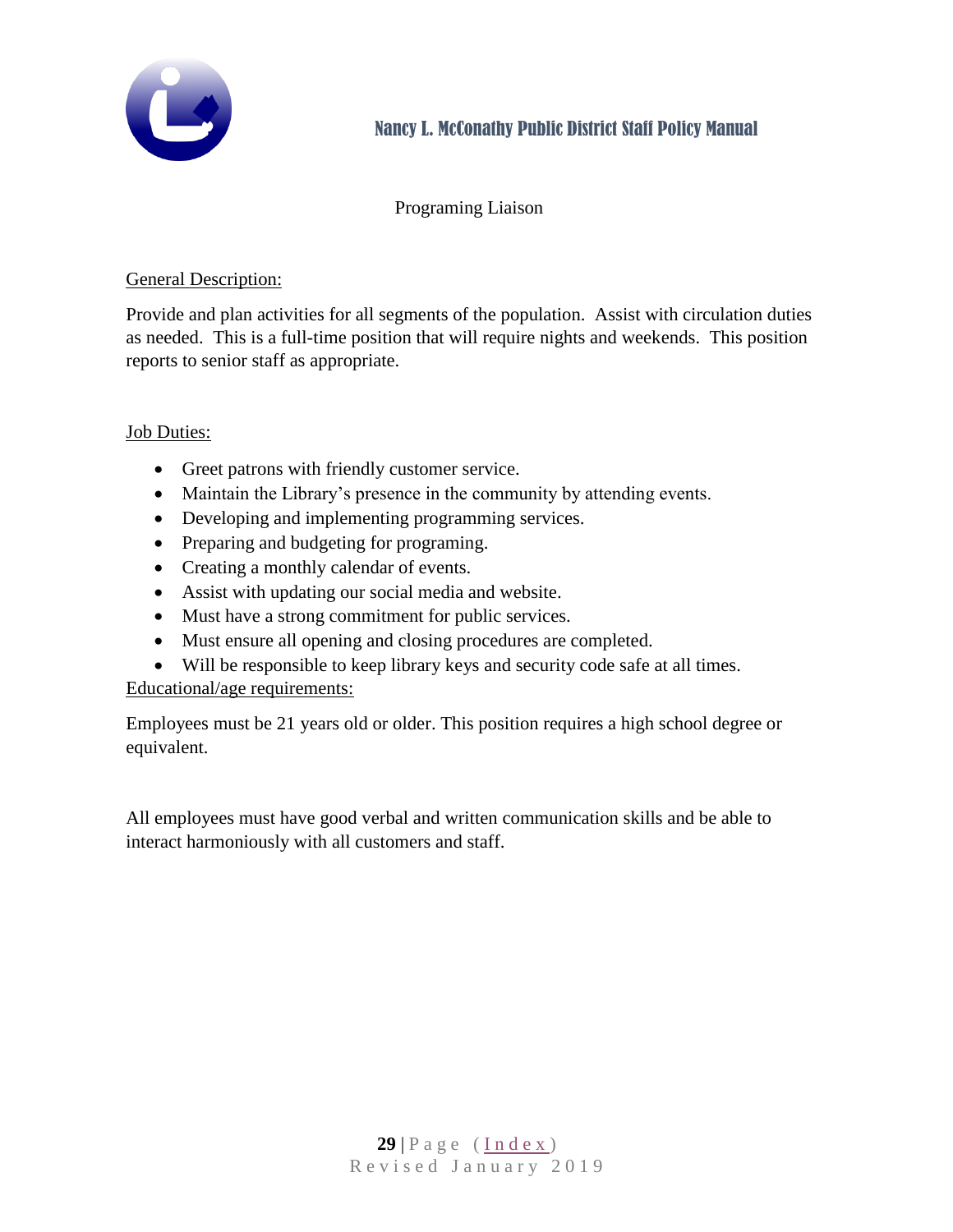

# Night/Weekend Supervisor/ Trainer

# General Description:

Provides circulation functions to patrons. Performs other duties as assigned. Works with all staff to maintain a well-organized circ desk. This position is part time and with minimal supervisory responsibilities. This position reports to senior staff as appropriate.

## Job Duties:

- Greet patrons with friendly customer service.
- Complete all aspects of circulation including but not limited to: using OCLC and Workflows to check materials in and out.
- Renew and fulfill holds as needed.
- Assist patrons with locating requested materials.
- Inspect incoming and outgoing materials for damages
- Collecting and keeping track of all fees and fines collected per shift.
- Issue and renew patron library cards.
- Modify patrons' records as needed
- Assist patrons with basic level computer questions as needed.
- Assist with training all new hires in all areas of circulation.
- Must ensure all opening and closing procedures are completed.
- Will be responsible to keep library keys and security code safe at all times.

Educational/age requirements:

Employees must be 21 years old or older. This position requires a high school degree or equivalent.

All employees must have good verbal and written communication skills and be able to interact harmoniously with all customers and staff.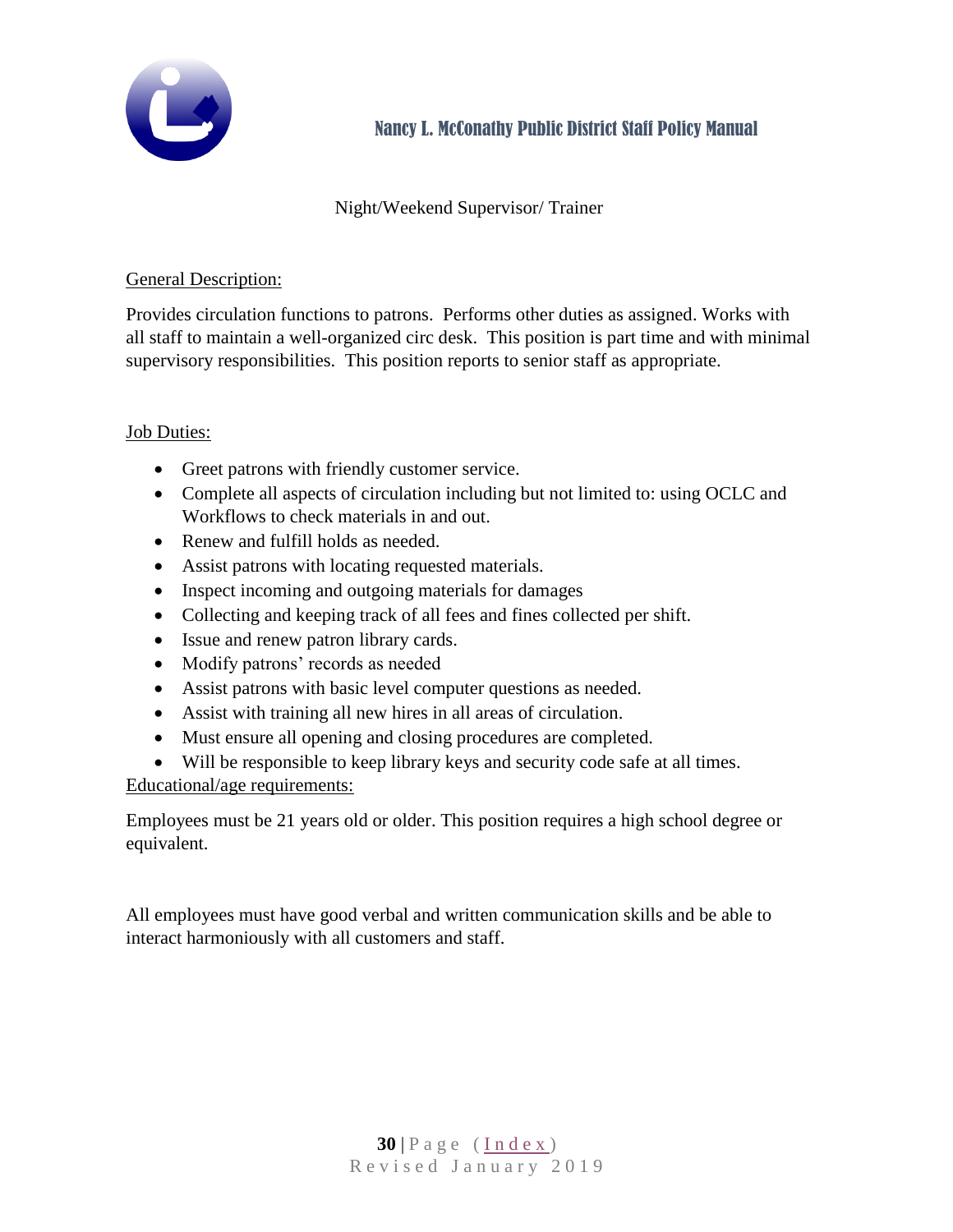

# Night/Weekend Supervisor

## General Description:

Provides circulation functions to patrons. Performs other duties as assigned. Works with all staff to maintain a well-organized circ desk. This position is part time and with minimal supervisory responsibilities. This position reports to senior staff as appropriate.

## Job Duties:

- Greet patrons with friendly customer service.
- Complete all aspects of circulation including but not limited to: using OCLC and Workflows to check materials in and out.
- Renew and fulfill holds as needed.
- Assist patrons with locating requested materials.
- Inspect incoming and outgoing materials for damages
- Collecting and keeping track of all fees and fines collected per shift.
- Issue and renew patron library cards.
- Modify patrons' records as needed
- Assist patrons with basic level computer questions as needed.
- Must ensure all opening and closing procedures are completed.
- Will be responsible to keep library keys and security code safe at all times.

Educational/age requirements:

Employees must be 21 years old or older. This position requires a high school degree or equivalent.

All employees must have good verbal and written communication skills and be able to interact harmoniously with all customers and staff.